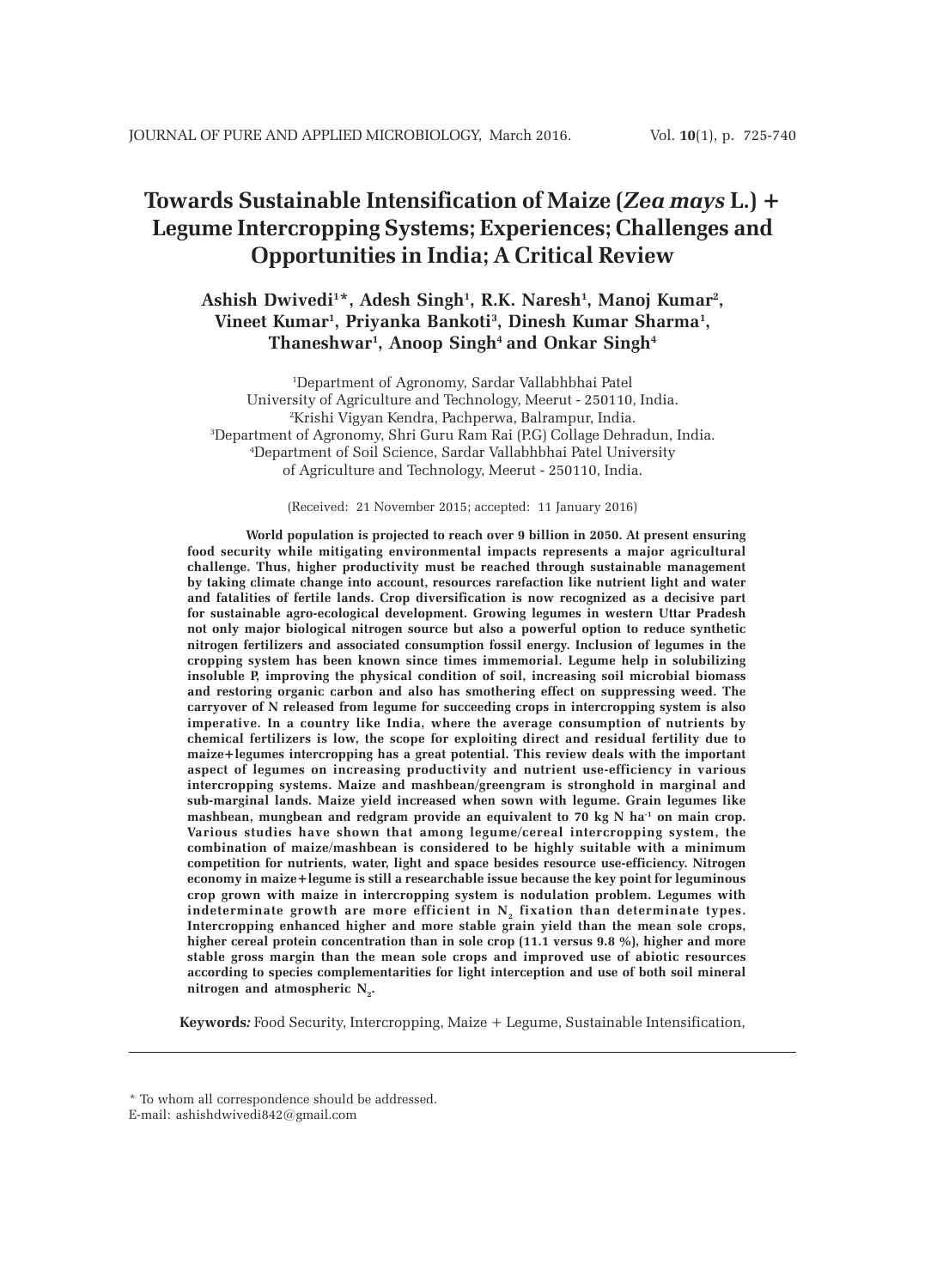Food security is a major concern in the Asian region. Wherein urban food price is extremely high, which aggravating food insecurity among subsistence urban households. Although, among the food crops, maize is the main staple (Dwivedi *et al*., 2015c), and legumes are an important food for the rural poor (Onwueme and Sinha, 1991). In India, the demand for maize is projected to increase by at least 26% over the next ten years; and the demand for legumes by 62% (FAOSTAT, 2010). Intercropping is an ancient practice, placed on the fringes of a 'modern agriculture' dominated by large areas of monocultured, resource-consuming and highyielding crops (Vandermeer, 2010; Zhang *et al*., 2010; Li *et al*., 2014). However, intercropping may be a means to address some of the major problems associated with modern farming, including moderate yield, pest and pathogen accumulation, soil degradation and environmental deterioration (Vandermeer, 1989), thereby helping to deliver sustainable and productive agriculture (Lithourgidis et al., 2011). In countries like India, where the amount of cultivated land per capita is decreasing steadily, inherently indigenous tech-nical knowledge (ITK) and sustainable local practices adopted before the Green Revolution have been systematically replaced. For instance, the subsistence agriculture of the pre-chemical era efficiently sustained the status of nitrogen in soils by maintain-ing a balance between N gained from biological N fixation and N lost with the grain harvest. This was possible with less intensive cropping system, adoption of crop rotations and intercropping systems, and the use of legumes in crop rotation with cereal. However, the agriculture of the modern chemical era concentrates on maximum output but overlooks input efficiency. There is now increasing evidence that chemical fertilizers alone cannot sustain yields for long periods of time because crops utilize hardly 30 to 40% of the applied fertilizer nutrient and the rest is lost through various -ways like leaching, volatilization, surface runoff, denitrification, soil erosion and fixation in soil. Consequently, best efforts have to be made to develop site-specific plant nutrient technologies to improve the use efficiency of the nutrients from which the demand can be minimized for this costly input. However, seasonal variability causes wide losses in food

J PURE APPL MICROBIO*,* **10**(1), MARCH 2016.

crop yields, including maize and mashbean. Summer maize–legume cropping systems show considerable promise in boosting productivity and helping reverse the decline in soil fertility that is a fundamental cause of low smallholder productivity in India (Dwivedi *et al*., 2015c). Moreover, Maize and mashbean co-exist in all maize agro ecologies of India (Dwivedi *et al*., 2015a). Nutrient stress (toxicities and deficiencies) are becoming increasingly widespread in many soils of the world due to not using of organic manures and indiscriminate application of high-analysis fertilizers, responsible for low crop productivity. For example, in continuous rice cropping with two to three crops grown annually, the use of fertilizer nitrogen increased with duration but the yields often remained stagnant. Continu-ous rice-rice cropping under wetland conditions leads to a low level of avail-able soil nitrogen, until it is replenished by fixation of biological N.

Most maize-growing areas in the country can be regarded as maize–legume based farming systems; the difference lies in the maize varieties and legume species grown. Grain legumes are planted as intercrops, alleys and rotations with maize in mid-altitude sub-humid (common beans and soybean), highlands (fababean and chickpea), dry land (common bean, pigeon pea, cowpea and groundnut) and low altitude sub-humid (cowpea) ecologies. Response of maize+mashbean intercropping system to planting geometry and nutrient management in western Uttar Pradesh was carried out in India. Intercropping systems involve two or more crops growing together and co-existing for a time. This latter criterion distinguishes intercropping from mixed mono cropping and rotation cropping (Vandermeer, 1989; Li et al., 2014). Intercropping is common, particularly in countries with high amounts of subsistence agriculture and low amounts of agricultural mechanization. Intercropping is often undertaken by farmers practicing low-input (high labour), low-yield farming on small parcels of land (Ngwira et al., 2012). Under these conditions, intercropping can support increased aggregate yields per unit input, insure against crop failure and market fluctuations, meet food preference and/or cultural demands, protect and improve soil quality, and increase rural income (Rusinamhodzi et al., 2012). Not all intercropping systems provide benefits. For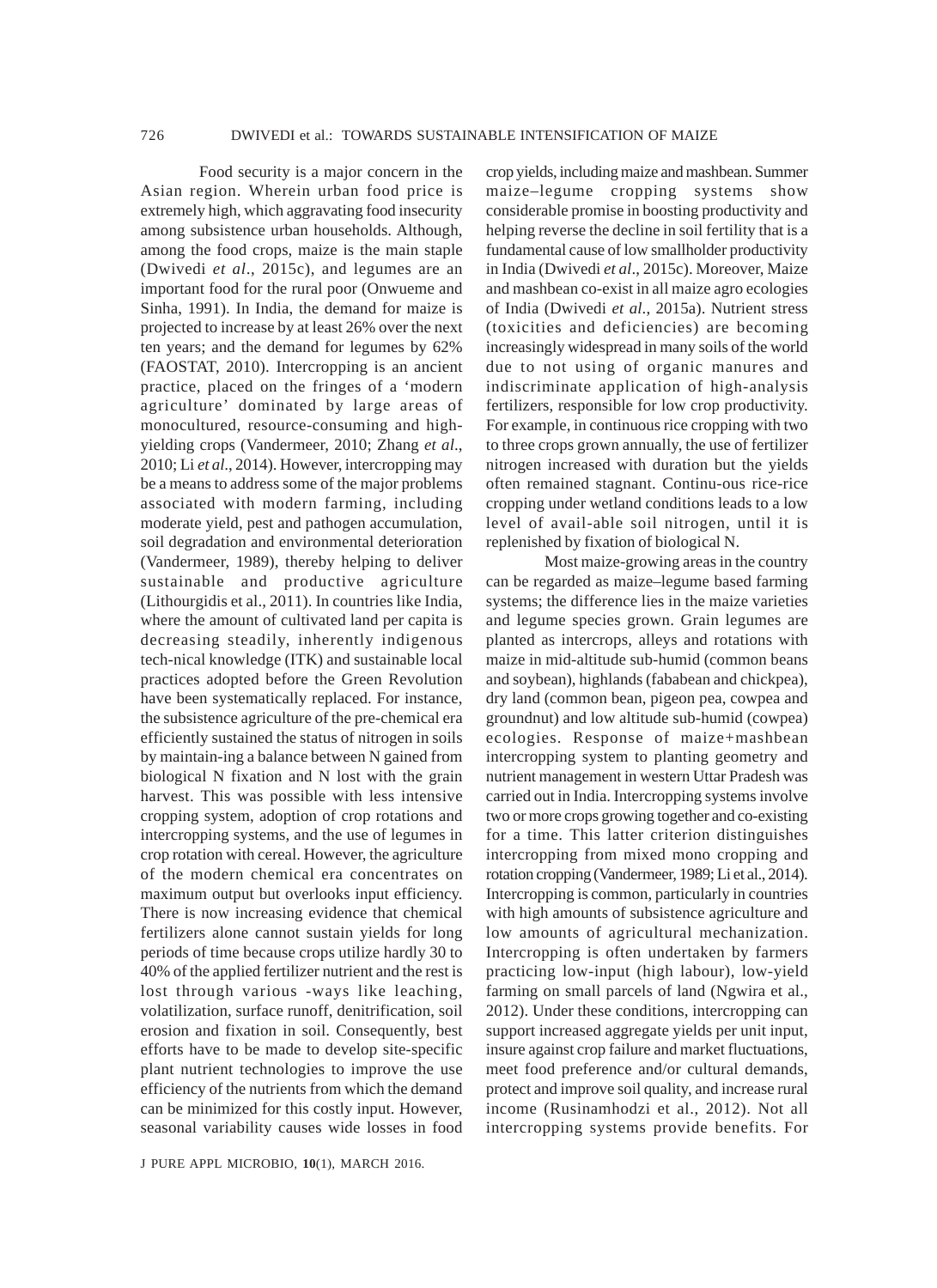example, in temperate regions, grain legumes with cereals intercropped as forage yield variable gains depending on the cereal and legume, the specific growing conditions and the sowing ratio (Anil et al., 1998); legume+cereal mixtures often give lower protein and biomass yields than sole cropped cereals. When intercropping benefits do occur, they emerge from more complete exploitation of resources, such as water, solar radiation, soil and fertilizers, from beneficial neighbor interactions (facilitation), and in some cases from continuous soil cover (Vandermeer, 1989). But there are constraints: intercropping may be undesirable when a single standardized product is required, and might have lack economies of scale for labour and time management. Intercropping has not usually been seen as suitable for mechanization in an intensive farming system (Feike et al., 2012). Despite its potential benefits, intercropping faces huge competition from large-scale, intensive monocrop farming. Thus, to ensure their uptake and enable sustainable agricultural intensification, intercropping systems must be optimized to enhance crop yield and resource-use efficiency simultaneously (Li et al., 2014), while it also promoting wider benefits, including the delivery of multiple ecosystem services and goods. A primary challenge for researchers is in understanding the processes and mechanisms underpinning intercropping and the goods it delivers. Such knowledge could allow manipulation of intercropped systems to maximize desired outcomes (e.g. food production, landscape quality or biodiversity conservation) and thus promote its wider uptake. Although, it is in this context that legumes again assume great importance to sustain soil fertility in cropping systems operating at high productivity levels. Due to this, Legumes are known to fix atmospheric N, legume crops are a natural mini-nitrogen manufacturing factory in the field which can play a potential role in increasing indigenous nitrogen production in the field. Some legumes namely mungbean and mashbean have the unique ability to solublize occluded P and highly insoluble calcium-bound P by their exudates of root in addition to improv-ing the soil fertility. Legumes help in improving the soil physical condition, improve soil microbial activity and also restoration of organic matter, besides help in disease and pest control.

The overall objective of this study is to increase food security, sustainability, performance and productively and incomes at household and regional levels, besides contribute to the economic development of the country through maize-based cropping systems. The experiment which has SVPUAT Meerut as the executing institution is funded by them. It is designed to fit the regional agricultural development priorities of western Uttar Pradesh. It aims at increasing farm-level food security and productivity, in the context of climate risk and change. It also promotes conservation agriculture (CA) based maize+mashbean integration to result in resilient, profitable and sustainable cropping systems that overcome food insecurity for significant numbers of farm families of the country *vis-a-vis* improving crop productivity and nutrient use-efficiency. This paper presents the key achievements of the experiment in India since its inception.

## **Major activities undertaken Identification of target research area**

The current activities were undertaken in two maize+mashbean based cropping systems classified broadly as a latitude of  $29^{\circ}40'$  North and longitude of  $77^{\circ}42'$  East with an elevation of 237 metres above mean sea level. The area lies in the heart of Western Uttar Pradesh.

 In these zone, moisture stress (drought) is the main limiting factor for crops and livestock production because rainfall is erratic and insufficient, a situation aggravated by high evapotranspiration rates. Irrigation and water harvesting techniques and technologies for the efficient use of the limited rainfall are although, well developed. The activities in the drought-prone areas of the alluvial valley region of India were conducted at Crop Research Center Sardar Vallabhbhai Patel University of Agriculture and Technology, Meerut, has a semi-arid and sub-tropical climate characterized by hot summers and severe cold winters. The mean maximum temperature was noticed in June, which is the hottest month of the year, ranging from 40 to 45°C. The mean annual rainfall is about 650 mm, of which nearly 80 per cent is received in the monsoon period from July to September and the remaining in the period between Octobers to May. The mean daily pan evaporation value reaches as high as 16.0 mm in the month of June and as low as 2.2 mm in the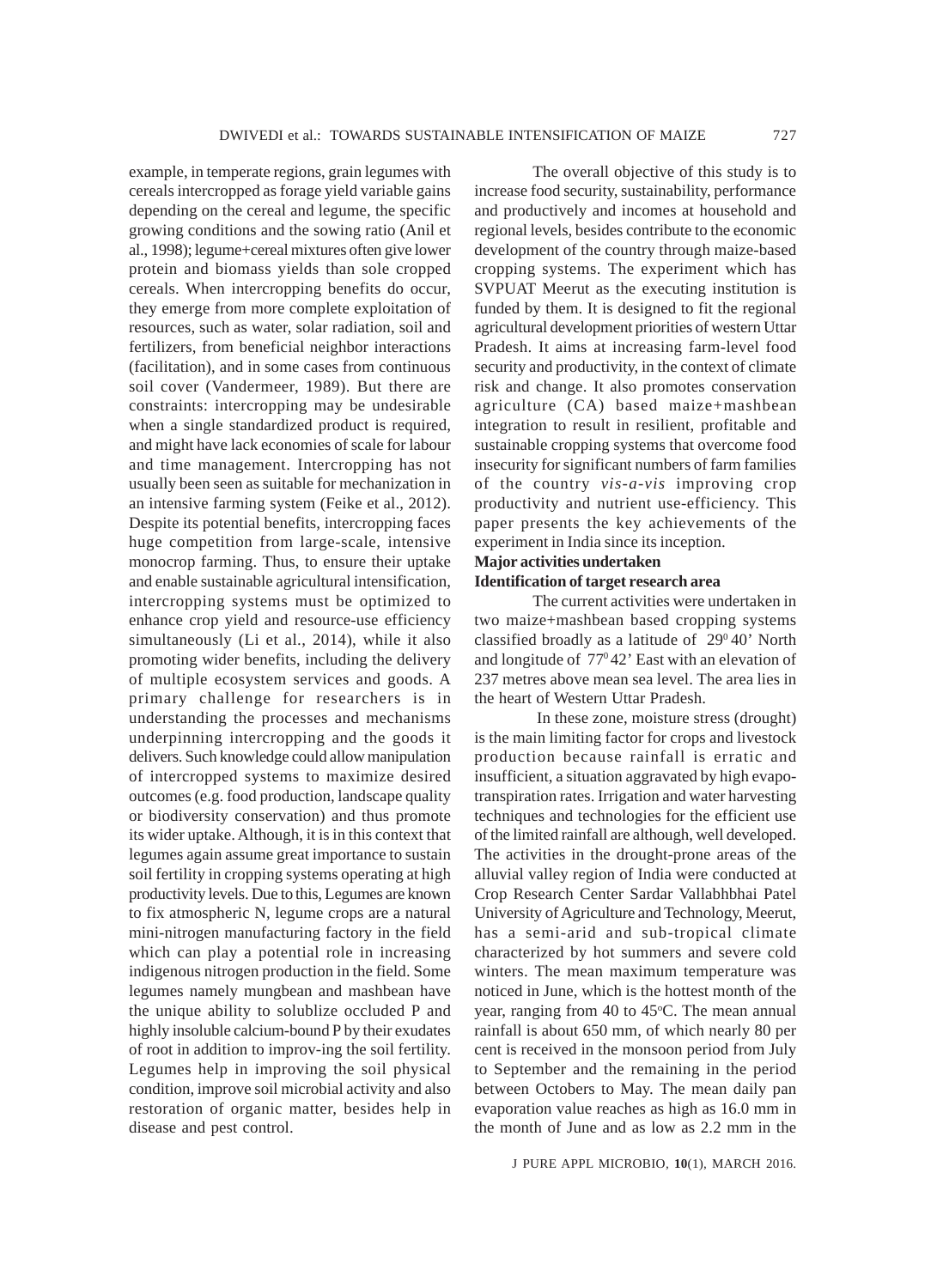month of January. The mean annual pan evaporation reaches about 850 mm. The mean wind velocity varies from 3.5 km/hr in October to 6.4 km/ hr during April. Mean relative humidity attains the maximum value (70 to 77% or even more) during the monsoon season and the minimum (30 to 45%) during the summer season. The weather data for the experimental period was recorded at the meteorological observatory of Sardar Vallabhbhai Patel University of Agriculture and Technology, Meerut. In general, the mean monthly temperature decreased from June to October. The mean weekly maximum temperature was 39.2°C which was recorded in the last week of June. It decline gradually and reached to its minimum at the time of harvest. Minimum temperature follows the same trend as of maximum temperature, though the lowest temperature was  $18.1^{\circ}$ C during the third week of October. The mean weekly relative humidity at 7.00 and 14.00 hrs varied from 80.8 to 59.9 and 73.7 to 23 per cent, respectively. The total rainfall received during crop period was 651.6 mm.

## **On-station evaluation of best-bet options under representative agro ecologies**

Prior to preparing the trials, soil properties of the trial sites in each research center were characterized. The experimental field was well drained, sandy loam in texture (46.2 % sand, 18.4 % silt and 17.4 % clay) and slightly alkaline in reaction (pH 7.8), It was medium in organic carbon (0.570 %), available nitrogen (222.6 kg/ha) and available phosphorus (16.6 kg/ha) but high in available potassium (249.0 kg/ha) with an electrical conductivity (1:2, soil: water suspension) and Bulk density of 1.6 dS/m and 1.42 Mg/m3, respectively. The treatments comprised of 2 cropping systems (maize+mashbean and maize alone), 2 planting geometries (normal and paired planting) and 3 fertility levels (control, 100% NPK and 100% NPK + Zn + PSB), replicated thrice in a factorial randomized block design. Varieties PAC 712 (Maize) and PU 19 (Mashbean) with the spacing (rows) of 50 cm (Normal) and 30/70 cm (Paired) were grown with recommended agronomic package of practices. The seeds were placed manually in the furrows at a plant to plant distance of 20 and 10 cm with a seed rate of 20 and 15 kg/ha for maize and mashbean, respectively and sown on 30 July 2012. The 100 per cent NPK (for maize) is characterized by 120 kg N, 60 kg  $P_2O_5$  and 40 kg K<sub>2</sub>O/ ha and Zn

J PURE APPL MICROBIO*,* **10**(1), MARCH 2016.

is applied @  $0.5\%$  ZnSO<sub>4</sub> as spray whereas, PSB is used as seed treatment @ 20 g/kg of seed. Irrigation was provided as per need of crop. Crop were kept weed free by regular hand weeding. The data on growth, yield, total nutrient uptake, soil nutrients status and economic analysis was recorded as per the standard procedure. The data obtained were subjected to statistical analysis as outlined by Gomez and Gomez (1984). The treatment differences were tested by using "F" test and critical differences (at 5 per cent probability).

## **Effect of intercropping on growth and yield of maize**

Maize has been recognized as a common component in most intercropping system in the tropics (Ijoyah, 2012). Prasad and brooks (2005) found an increase in maize plant density to significantly affect the LAI in maize soybean intercropping. While Fawusi and wanki (1982) reported a high leaf area index and light interception for maize in mixture over sole crops. Thus, increase in the growth of maize was also reported by Adesoji et al. (2013) to be as result nitrogen effects that lead to increase cell expansion, cell division and increase in size of all its morphological parts. Even Reddy and Reddy (2007) observed separately the grain yield of maize to have increased after intercropping with groundnut and black gram. Similarly, Maluleke et al. (2005) found maize dry matter was reduced with increasing Lablab population. Mangasini et al. (2012) found the vegetative growth of component crop in a mixture is affected by intercropping. Thayamini and Brintha (2010) noted that the planting pattern of the maize and legume did not affect the yield of maize. The purpose of maximum maize + legume association is to reach a full yield of the maize plus selected legume yield (Chui and Richards, 1984), however reported decline in yield of maize as a result of varying spacing in intercrop system with cowpea. This further agrees with the report of Gangwar and Sharma, (1994) revealed that there was decreased yield of maize due to intercropping of legumes namely cowpea, clusterbean, sunhemp and dhiancha. Also experiment conducted at the Indian Agriculture Research Institute found a significant dry matter accumulation of maize and groundnut intercropped in the 1:1 row ratio arrangement (Kumar, 2004). Ali and Mohammad (2012) observed that the highest dry leaf/dry stem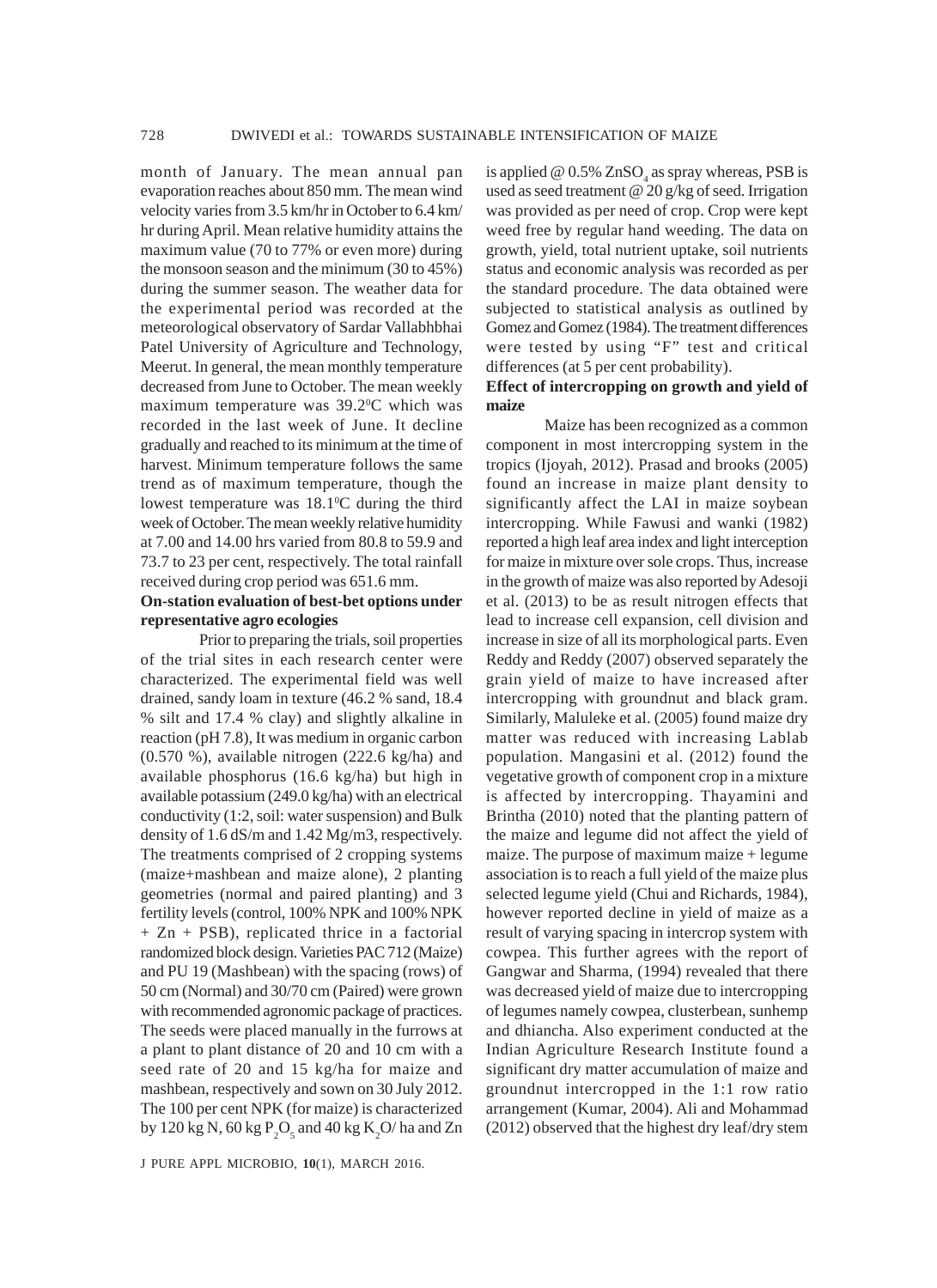yield and total protein of plant was related to forage corn intercropping with Karaj and Multicut respectively. Chui and Richards (1984) reports that intercropping hindered maize tasseling and silking by up to 2 days, particularly at the full population concentration of soybeans. Intercropping maize with cowpea was seen to significantly decrease cob length, ear length, dry cob weight, dry grain yield and total dry plant biomass (Egbe et al., 2010). Plant density affects both intra and inters specific competition and has particularly a strong effect on grain yield of maize (Flores-sanchez et al., 2013). Maize+legume intercrop could substantially increase the quality and quantity of forage (Ali and Mohammad, 2012). Farmers' field was however noticed to have had the highest amount of vegetative biomass when legume crops are intercropped with maize (Amos *et al*., 2012).

## **Effect of intercropping on growth and yield of legumes**

Research work revealed that space for higher cereals can be altered to a certain degree without reducing its yield while providing a more promising environment for the intercropped legume (Chui & Richards, 1984). Likewise, Bhagad *et al*. (2006) mentioned that Intercropping arrangement did not influence 100 kernel mass, however weight of pods apiece hill, number of pods per hill and shelling per cent were significantly subjective due to different treatments. Hongchun et al. (2013) reported that intercropping with maize did not disturb fresh weight associated with mono cropping. The use of twin rather than single irregular rows of each species improved intercrop soybean yield without materially varying maize performance comparative to mono cropping (Maluleke et al., 2005). Intercropping significantly condensed the number of soybeans leaves per plant by 58%, leaf area index (LAI) by 75% and phytomass at start seed - filling by 78% (Maluleke et al., 2005), however, Chui and Richards (1984) maintained that grouping maize plants at three to a hill enlarged intercrop soybean leaves per plant, LAI and phytomass relative to the conservative maize planting of one plant per hill.

# **Effect of intercropping on nutrients uptake**

Phosphorus achievement by soybean was significantly amplified by P application in intercropping (Li et al., 2001). Legumes as a catch crop can reduce K and nitrate leaching (Askegaard

and Eriksen, 2008) and act not only as a  $N_{2}$  fixing crop but also use as a catch crop by taking up additional soil minerals N, P and K. These findings make legumes an important tool in the cropping systems where N and K are the major yield limiting factors (Flores-Sanchez et al., 2011). Rusinamhodzi et al. (2012) reports that deficiencies of micro nutrients such as Zinc, boron and molybdenum in the field may bound legume growth as well as limit nitrogen fixation. Similarly, legume and maize raise together, phytosiderphore released from maize roots may mobilize Fe<sup>+++</sup> and profit the iron nutrition of plant (Fusuo and Li, 2003). Peanut/ maize intercropping is known to progress Fe nutrition in all peanut tissues (Hongchun et al., 2013). Li et al. (2001) reported that nitrogen acceptance by maize in an intercrop is greater as relate to sole cropping. The greater N acquisition by a non - legume crop intercropped with a legume is often reported in literature (Francis, 1986; Vandermeer, 1989; Stern, 1993). This may probably be due to the effect of competition. However, nitrogen attainment by soybeans was not significantly affected by intercropping. Even when Geiler (2001) reported soil pH to have extensively influence nodulation and can make deficiency of some essential nutrients such as P and Mo, it was further reported that intercropping greatly augments Fe and Zn concentration in seeds of peanut (Hongchun et al., 2013).

#### **Intercrop productivity**

Intercrop productivity, otherwise called yield advantage is core in any intercrop studies. Production systems involving inter planted food crops are widespread in tropical latitudes (Thayamini & Brintha, 2010). Intercrops are greatest productive when the component crop varies greatly in growth duration so that their maximum condition for growth resources occurs at different periods (Ijoyah, 2012). The several factors interaction will optimize the most effective use of restrictive resources in intercrop (Fukai and Trenbath, 1993). These factors are to be range from the genetic constitution of the component crops to environmental and agronomic manipulation of the micro environment (Fukai and Trenbath, 1993). Early maturing constituent is grown with little interference from the late growing crop resulted high intercrop productivity. Thus, the choice of agronomic manipulations and accurate cultivars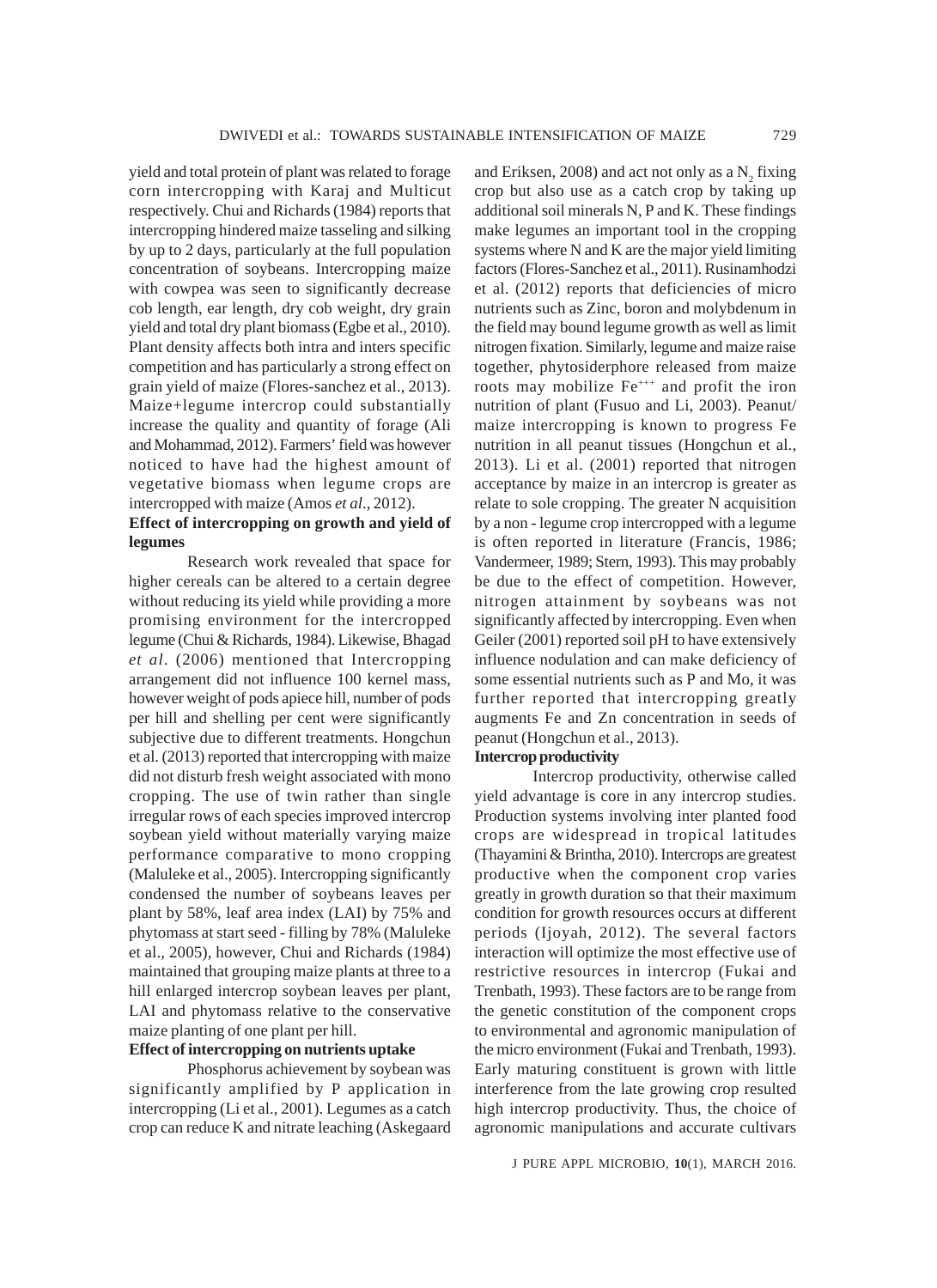to certify the most effective use of limiting resources is key part for high crop yield (Thayamini and Brintha, 2010). The highest yield advantage and complementary effect come about when component crops have different growing periods to make their demand on resources at different times (Ijoyah, 2012). Fukai (1993) maintained that legumes are a shared component of an intercrop, and their skill to fix nitrogen often supports the productivity of the intercrop, or subsequent crops.

Moreover, Rao and Willey (1980) showed a clear variation in duration of maturity of component crop was due to largely the advantage in yield, which clearly allowed in this combination for a good resource use with time. Khan et al. (1992) in an experiment involving maize and soybean recorded a high LER of 1.40 as a result of sowing them in same rows, while a low LER of 0.95 involving the same crops was noted but on alternate rows. Although, LER values in 1:2 row ratio at 100 per cent + zero per cent fertilizer (maize 60/90 cm-rice bean 30 cm), in 2:3 at 100 per cent fertilizer (maize 150/15-rice bean 30 cm) and in 2:5 at 100 per cent + 100 per cent fertilizer were 1.84, 1.87 and 1.97 respectively.

## **Effect of legumes intercrop and cropping system on soil fertility**

Soil fertility problems are not only an agronomic issue, but also strongly related to economic and social issues. Intercropping tend to ameliorate some of the fertility constraint of poor farmlands.

Adeleke and Haruna (2012) mentioned that pulses are usually intercropped with cereals and advance land productivity over soil amelioration. In a study, Vesterager et al. (2008) found maize and cowpea intercropping as beneficial on nitrogen poor soil. Maize /cowpea intercropping increases the amount of nitrogen, phosphorus, and potassium contents associated to monocrop of maize (Dahmardeh et al., 2010). Degraded and infertile soils are realized as a result of continuous monocropping and insufficient organic matter reprocessing coupled with occurrence of rainfall variability marked by common dry spells account for low crop yield (Amos et al., 2012). It was further noted that the understanding of the fact that maintenance and improvement of soil fertility cannot be exclusively through the use of predictable fertilizers (Amos et al., 2012). As a

trait in legumes as cover crops, conservation involves minimum soil disturbance, permanent sol cover with living or dead plant resources, and diversified crop rotation and associated by legumes crops (Amos et al., 2012). Adeleke and Haruna (2012) also in the result of their findings revealed increase in total nitrogen after cropping any of the four legumes (soybean, cowpea, lablab and groundnut) and when the land was left fallow. This monumental increase in the total nitrogen was probably due to the ability of the legumes to fix atmospheric nitrogen in the soil through symbiotic N fixation. This symbiosis alone accounts for more than 20% of global biological nitrogen fixation and has been calculated to contribute 45-50 million tons of fixed N to agriculture each year (Geiler, 2001). Also the higher Cat ion Exchange Capacity (CEC) which plots that were previously cropped to legumes and had compared with the previous maize plot and fallow plots could be attributed to the leaf litter droppings which more or less serve as mulch and later decomposed to add nutrients to the soil (Adeleke and Haruna, 2012).

#### **Resource use**

Intercropping systems can allow for spatial and temporal increase in nutrients uptake (Flores-sanchez et al., 2013). Spatial nutrients uptake can be increased through the increasing root mass (Undie et al., 2012), while temporal advantage in nutrients uptake occur when crops in an intercropping system have their peak nutrients demands at different times (Anders et al., 1996). Similarly, plants species with differing root and uptake patterns, like the case of legumes/cereals in intercrop, more efficient use of available nutrients may occur (Matusso et al., 2012), and higher uptake of nitrogen in the intercrop have been reported (Seran and Brintha, 2010; Undie et al., 2012; Flores-sanchez et al., 2013) whereas in intercrop their similar root orientation tends to compete together at the same surface level (Hamidou et al., 2013). Intercropping amid high and low canopy crops is a mutual practice in tropical agriculture. Total system light Interception is resolute by crop geometry and foliage architecture (Trenbath, 1986). In intercropping between high and low cover crops is to improve light interception and hence yields of the smaller crops requires that they be planted among sufficiently wider rows of the taller ones (Seran and Brintha, 2010). A favorable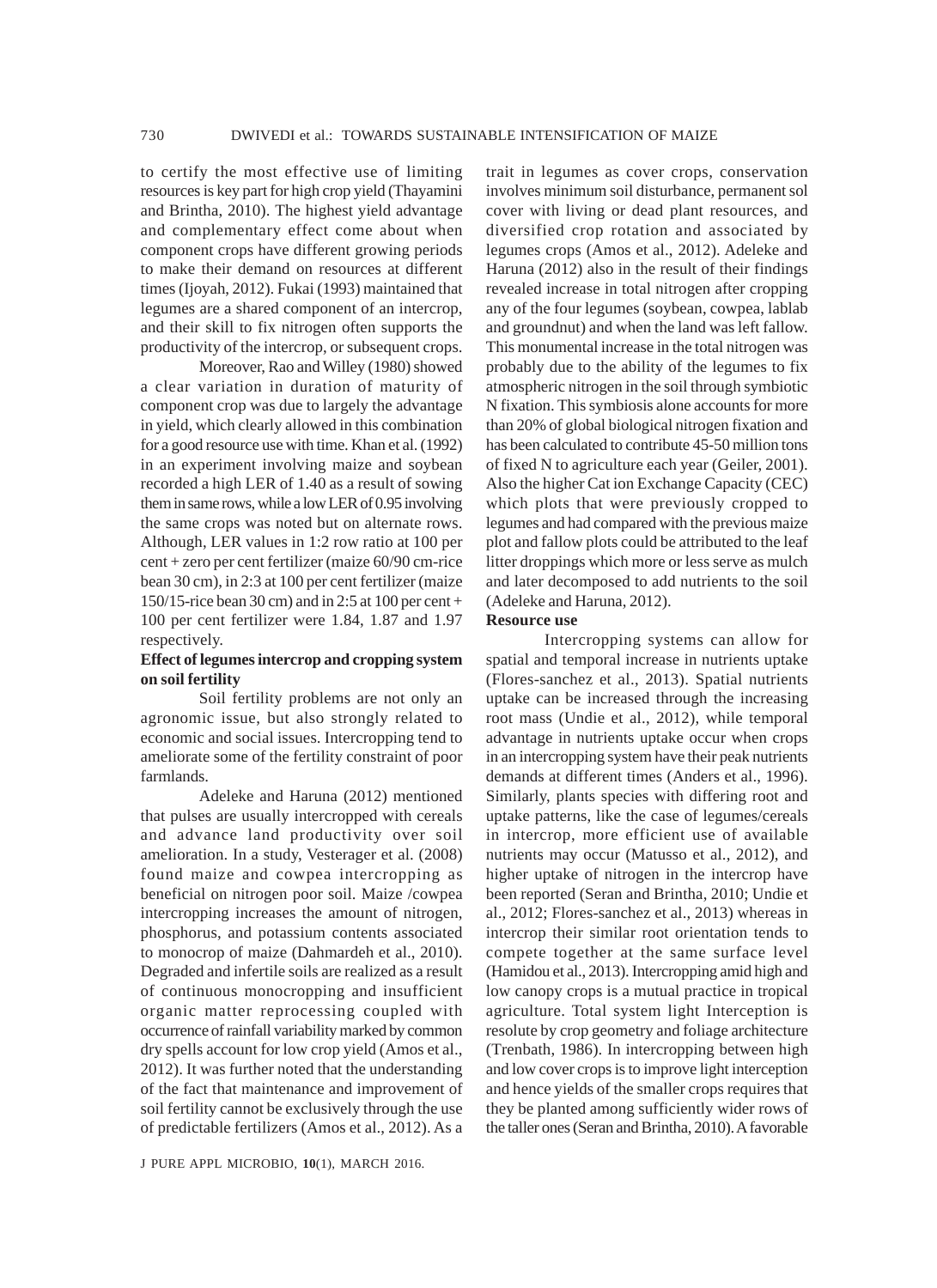microclimate is created by intercropping for the lower plants growth. Keating and Carberry (1993) have reported a better use of solar radiation by intercropping soybeans and Maize. Further to that, intercropping enhanced the efficient use of strong light by maize and weak light by groundnuts which subsequently lead to yield advantage (Jiao et al., 2008). A combined leaf canopy might make better special use of light (Waddington and Edward, 1989). Growth of plants in any cropping system is vital and is determined by the availability of water and it efficient use lead to increase use of other resources (Dahmardeh et al., 2010). Water capture by intercrops is 7% higher than as compared to mono crop (Morris and Garrity, 1993). Chui and Richards (1984) further maintained that during competition light obviously increase internode elongation on soybeans. Further to that, a delay in sowing of four weeks was long enough to avoid interspecific competition for light and nutrients and allow a good establishment of both maize and roselle (Flores-sanchez et al., 2013). Despite the beneficial effects of the intercropping to the cereal crops, it may also quicken soil nutrient depletion, particularly for phosphorous, due to added efficient use of soil nutrients and higher exclusion through the harvested crops (Mucheru-Muna et al., 2010). However, Chalka and Nepalia (2006) found that maize intercropped with soybean produced significantly lower NPK depletion and higher N uptake. And, recent efforts on replenishment of soil fertility in Africa have been through the introduction of legumes as intercrop and/or in rotation to minimize external inputs (Sanginga and Woomer, 2009).

### **Above and Below Ground Interaction in Intercrop**

Light is a vital factor that determines yield (Jeyakumaran and Seran, 2007) especially when two morphologically dissimilar crops with different periods of maturity are intercropped (Ijoyah, 2012). Most of the advantages gotten from growing crops in intercrops come largely from the ways in which the crop mixtures balance each other in their exploitation of the environment (Oyewole, 2010). Indeed corn canopy architecture plays a significant role in the amount of sunlight radiation intercepted by other crops sown in an intercropping pattern (Metwally et al., 2012). The reduction of light intensity caused by the corn plant reduces the photosynthetic capacity of a second crop in an intercrop pattern (Metwally et al., 2012). Crop biomass buildup depends on light interception by leaves and on the effectiveness, with which the intercepted light is used to produce dry matter (Oyewole, 2010). Yield is determined principally by crop biomass, which in turn is determined by the quantity of radiation intercepted by the crop canopy (Oyewole, 2010). Any influence on the plant canopy either as a result of plant shading, which may result from intercropping, or other resources will affect yield. Crops - weeds competition is well - known by growth habit of crops (Dimitrios et al., 2010). Increased leaf cover in intercropping system helps to reduce weeds population once the crops are established (Beets, 1990). Flores-Sanchez et al. (2013) reported the contribution of above ground and below ground interaction of maize/wheat to be 50 and 59% respectively due to increase in nitrogen uptake. In a report by Hongchun et al. (2013), that through inter-specific root connections, peanut/maize intercropping contribute to the peanut nourishment of some nutrients elements including improvement in shoot zinc (Zn), Phosphorus (P), and Potassium (K) concentration. The nitrogen (N) productivity in both peanut and maize are improved. Mixed grown cereal and legumes have many advantages in terms of growth and some other agronomical properties (Singh et al., 1986; Putnam et al., 1986). There are also significant handicaps of mixed grown component crops such as root competition for water and nutrients and competition for light (Ofori and Stern, 1987; Portes, 1984). Innis (1997) explained that water loss in the soil is reduced by various root systems, these increases transpiration and tend to produce a microclimate cooler than the surrounding. Flores-sanchez et al. (2013) further reported that the aboveground biomass of maize was not affected by legume intercrop neither in the maize monoculture nor in the maize-roselle mixture. It is clear that intercropping patterns caused a significant reduction in light interception through adjacent corn plants and produced taller component crop (Metwally et al., 2012). Legume residues generally create a mulching layer that increases the physical barrier for early germination; such effects do require sufficient residual organic material on the soil surface (Flores-Sanchez et al., 2013). In the soil, facilitative root interaction are most likely to be of great importance in nutrient-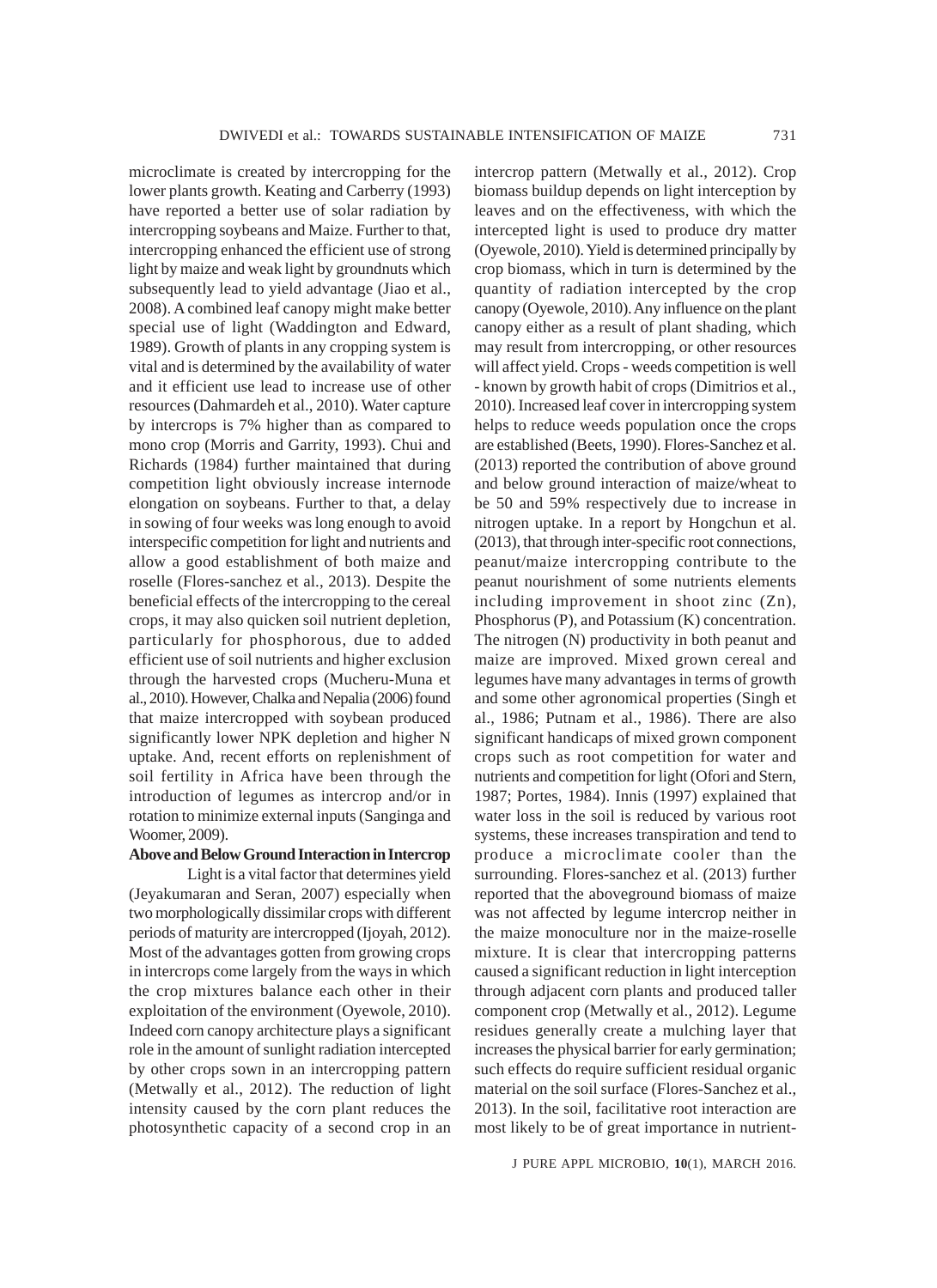poor soil and low input agro ecosystem due to the crisis in inter specific competition or facilitation for plants growth factors (Dahmardeh, 2013). Maize benefit from intercropping with peanut due to extensive root system of maize for absorption of water and nutrients , and possibly that peanut via N fixation could secret H+ in soil (Flores-Sanchez et al., 2013); this acidification of the rhizosphere could improve the dissolution of phosphorus in the high pH soil (Dahmardeh, 2013). Previous works reported that multiplicative processes in groundnut are sensitive to temperature. Increasing air and soil temperatures condensed fruit-set, number of pods and yield in groundnut (Hamidou et al., 2013). In addition, Oyewole (2010) showed that pod yield of groundnut genotypes declined by more than 50% when flowering and pod formation happened when maximum temperatures averaged 40 °C. Nitrogen and phosphorus connections at the root zone of Bambara groundnut in the soil was reported to be the most probable reason for increases experiential in its growth and yield characters (Nweke & Emeh, 2013).

#### **Use as green manure**

Rice based cropping systems are highly exhaustive for soil nutrients; therefore considerable replenishment of nutrients on regular basis is imperative for yield maximization and its sustainability. Nutrient recycling by legume in a cropping system could be component of inte-grated plant nutrient management. Green manuring is beneficial not only for enhancing the yield of rice and subsequent crops but also for improving the fertility of the soil. Incorporation and decomposition of green manure has a solubilizing effect of N, P and K and some micronutrients in the soil (Zn, Mn, Fe and Cu) and the deficiency of different nutrient elements can be mitigated by recycling of nutrients through green manuring crop. Furthermore, it also reduces the leaching and gaseous losses of nitrogenous fertilizer, thus increas-ing the efficiency of applied plant nutrients. Meelu and Rekhi (1981) have also shown that green manuring alone can give more yield in rice than obtained with 60 kg N ha $^{-1}$  and burying the green manure one day before transplanting of rice enables the crop to be harvested 15-20 days sooner and hence facilitates timely sowing of the following wheat crop. A 6 to 8 weeks old green manure crop of dhaincha or sunnhemp accumulates about 3-4 t residual effect on the succeeding crop. Green manuring of *Sesbania rostratra +* 30 kg N ha-1 gave maize yield *at par* with 90 kg N ha-1 alone revealing 60 kg N saving through green manuring (Tiwari et al., 2004). When sun hemp or dhaincha turned under at the time of flowering or before pod filling, the decomposition starts immediately in the soil. Moreover, complete recycling is summer green manuring. This practice had declined as farmers felt they could substitute fertilizer instead grow a crop of economic value. Before the beginning of chemical fer-tilizers, green manuring with legumes like *Crotolaria* or *Sesbania* was a common practice in the rice-growing zone of the Indian subcontinent. However, the prevailing high cost of fertilizer and growing awareness about decline in soil quality in local region has again aroused inter-est for green manuring by which Farmers use green manuring primarily to reduce their expenses of chemical fertilizer by reducing 25 % N. The green leaves, flowers, immature pods, and vegetative buds decompose very rapidly as they contain simple sugars, starches, hemicelluloses, amino acids, amides, and aldehydes which are hydrolyzed readily by heterotrophic bacteria (Tandon, 1992). Ammonification starts within two days. These are called "Rapid-N" liberators. The aged shoots, roots, and other woody parts are resistant to decompo-sition as they contain complex lignin compounds. Biological processes are very slow on these parts and termed as "Slow-N" liberators. The ini-tial fraction (Rapid-N) supplies N at the time of crop establishment and early tillering. The second and third fractions (Slow-N), which are 20- 50% of total N, contribute to nutrition at the reproductive phase of crop. About 40% of carbon and 80% of total N present in Sesbania were released in about two weeks. Ammonium-N (15-30 ppm) increases after 5-10 days in the flooded soil. The released N meets the demands of early growth of rice. If it is not synchronized with crop growth needs it is likely to leach and get lost from the system.

ha<sup>-1</sup> dry matter and 100 to120 kg N ha<sup>-1</sup> and supplements up to 50% of the total N requirement of rice by green manuring crop when these are incorporated *in situ*, besides leaving a significant

It was beneficial to apply phosphorus fertilizer to the green manure crop for more dry matter production, root development and N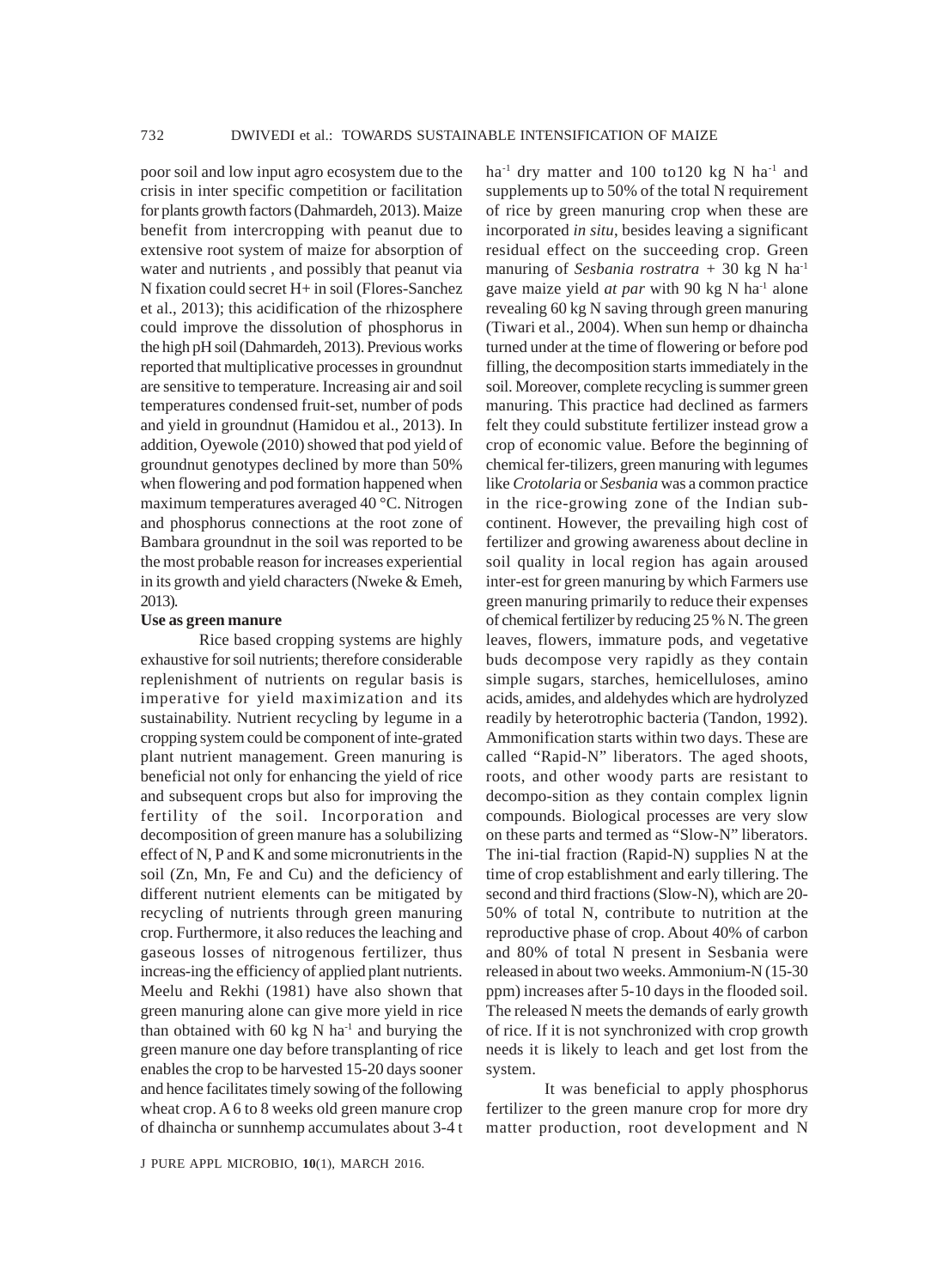accumulation, leading to greater saving of N fertilizer in rice (Sharma and Mitra, 1988). Loss of ammonia through volatilization was generally lower when N was applied as ammonia sulphate or urea in combination with Sesbania green manure on 1:1 basis than that with urea or ammonia sulphate alone. Mohanty et al. (1998) observed rela-tively higher NUE of rice with urea as compared with combined use of GM and urea up to 80 kg N ha<sup>-1</sup>. However, the trend was reverse at 120 kg N ha-<sup>1</sup>. The enhanced  $CO_2$  produc-tion in the green manure crop amended soils and buffers the soil against pH changes. Green manuring helped in fertilizer N recovery by first crop to the tune of 3.5 % and retention of 2.4 % more N in soil and reduced unac-counted-for N by 6.1%.

## **Legume effect in western uttar pradesh conditions**

By increasing in population pressure more and more marginal and sub-marginal lands are being brought under maize cultivation in dry land areas. It was found that maize yield was increased when sown after cowpea, green gram, and blackgram as the preceding crops. Maize responded to the application of 120 kg N ha<sup>-1</sup> only, while in case of cowpea grain as the preceding crop, the N dose for maize was  $90 \text{ kg N}$  ha<sup>-1</sup>. This could be explained by higher  $NO<sub>3</sub>$ -N build up in fallow and mungbean/urdbean plots, preceding system. Moreover, Most of the dry lands regions are deficient in nitrogen and organic carbon. In such areas, high costs of N fertilizers reduce its application, inclsion of legumes is necessary for their possible effect in increasing productiv-ity of crops.

Pearl millet alone contributes a mainstay (97%) in dry lands and sub-marginal and marginal lands. System-oriented re-search in pearl millet has mainly been concentrating on intercropping with green gram, black gram, cowpea and dhaincha. It is generally rotated with *Rabi* crops of wheat, barley, gram and sanflower. Giri and De (1980) reported benefits from grain legumes like groundnut or cow-pea grown for the full season to be equivalent to 60 kg N ha<sup>-1</sup> on the subsequent crop of pearl millet. in areas receiving more than 600 mm of well-distributed rainfall and having limited irrigation facilities.

## **Legumes Intercropped With Cereal under Low Moisture Condition**

Although, Farmers generally take own

decisions on the technologies to be adopted on the basis of cost, risk and returns. In small farms, the farmers raise crops as a risk minimizing measures against total crop failures and to get different produces to take of his family food, income, etc. Moreover, Benefits of intercropping may be briefed as: improvement of soil fertility by legume components of the system, better use of resources, soil preservation through covering the bare land between the rows, reduction of abiotic and biotic risks by increasing diversity, suppression of weeds infestation, etc. In intercropping system involving legume and nonlegume, legume may provide nitrogen benefiting non-legume component, which improve nitrogen uptake and fertility status (Dwivedi *et al*., 2015a). However, As a result of concerted research efforts, stable and remunerative intercropping systems have been identified for different agro-climatic regions of the country. These are some of the examples where it was possible to harvest almost full yield potential of the cereal component. In intercropping system, legume is grown for grain/ fodder/green manure, besides increasing the total productivity of the system and also plays a key role in economizing the use of resource, especially N. It has been estimated that by inclusion of legumes in intercropping system, the extent of N addition would be 0.746 million tonnes (Saraf, Shinde, and Hegde, 1990). From a biological point of view, the combination of maize/pigeon pea is considered to be most suitable with a least competition for nutrients. Pigeon pea starts flowering after the maize has been harvested and its period of greatest nutrient demand occurs when the maize has already completed its growth cycle. The major consideration is to quantify the "direct transfer" of N from legume component to the nonlegume component grown all together. However, their crop components have different requirement for nutrients. Cereals have required less P but high N, while legumes possess effective mechanism for symbiotic fixation of N but have a high requirement of P. N economy through intercropped legumes is yet to be correctly assessed in different cereallegume intercropping systems. However, the beneficial effect of intercropped legumes in increasing NUE has been reported in many intercropping sys-tems and

When maize is intercropped with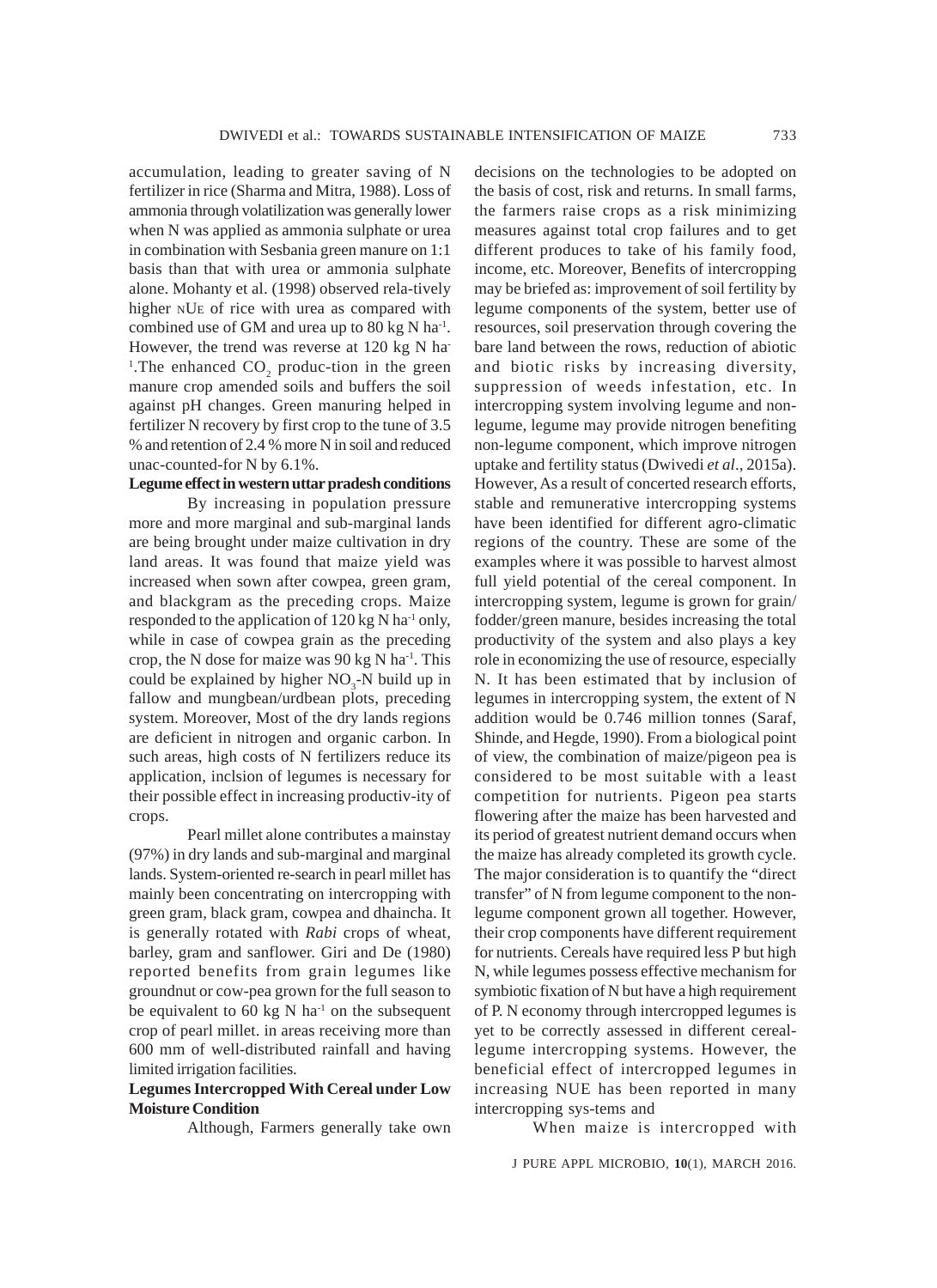legumi-nous cover crops, the leguminous crops contribute significantly to N nutrition of the maize crop. Intercropped maize responded to fertilizer only up to 60 kg N ha<sup>-1</sup> while sole maize responded up to  $120 \text{ kg N}$  ha<sup>-1</sup>. It was observed that in maize/ mung-intercropping system the highest uti-lization of P occurred when P was banded near each mung row (Sinha, Aampiah, and Rai, 1994). Though, the combination of maize+mungbean improved organic carbon, organic matter and available nitrogen, phosphorus and potassium than initial and also highest itself as compared to strip planted maize+urdbean (Pandey *et al*., 2015). In N-uptake study of intercropped maize and cowpea, it was observed that at low N level, the N content of intercropped maize was higher than that of sole maize (Francis, 1986). The benefits of N under sorghum/blackgram intercropping system were observed; it reduced the nitrogen needs of sorghum by 9.0 kg N ha<sup>-1</sup> (Dusad and Morey, 1979). Whereas, grand growth period of both the crops falls exactly at the same time as a result of which tall cereal adversely affects the growth and development of the associated pigeon pea in sorghum/pigeon pea system. Furthermore, higher amounts of N applied to sorghum/pigeon pea sys-tem for better result in growth and yield. Therefore, moderate quantity of  $N$  (25-50 kg N ha-<sup>1</sup>) should be applied to sorghum/pigeon pea system under dry land condition to achieve higher yield advantage. Moreover, Waghmare and Singh (1984) found that the response of sorghum to applied N in different systems was quadratic in sole sorghum and sorghum/ grain cowpea systems but it was linear in other systems. It is interesting to note that the base yield of sorghum in sorghum/fodder cowpea was much higher than that of the highest yield of sorghum in any other sys-tems. This is ascribed to increased growth and uptake of N, P, and K by sorghum as well as effective weed smothering by the intercrops. Moreover, legumes namely soy-bean, cowpea, pigeon pea, and groundnut grown as intercrop in maize had beneficial residual effect on the yield of following wheat crop (Nair et al, 1979). The N requirement of wheat for the target yield of  $4.0$  t ha<sup>-1</sup> was  $10.8$  kg ha<sup>-1</sup> after sole sorghum, which was reduced by 87, 61, 83, and 38 kg ha $^{-1}$  after intercropping of sorghum with fodder and grain cowpea, groundnut and green gram, respectively. Furthermore, Wheat yield

J PURE APPL MICROBIO*,* **10**(1), MARCH 2016.

and N uptake increased when sorghum/legume systems proceeded. Intercropping of sorghum with groundnut; cowpea and greengram reduced the nitrogen fertilizer requirement of following wheat by 30-84 kg ha-1 over sole sorghum. Maximum advantage accrued from fodder cowpea followed by groundnut and grain cowpea. In India, 80-90% of pigeon pea is inter-cropped with short duration crop is the most popular combination in all the pigeon pea-growing areas. Among them, pigeon pea/groundnut system is the most prevalent in dry land since groundnut uses the resources more efficiently and makes rapid canopy coverage to the ground. Studies in the semi arid tropics of India observed that the addition of pigeon pea, as a sole crop or as an intercrop in a cropping system, not only helps build soil N fertility, but also makes more phosphorus reserves available for subsequent crops in the same field (Ae, Arihara, and Okada, 1991a; Ae, Arihara, and Okada, 1991b). However, taking the nitrogen requirement after sorghum fodder as normal, pigeon pea crop contributed only  $13 \text{ kg N}$  ha<sup>-1</sup> to succeeding wheat. However, black gram and groundnut as intercrops in pigeon pea proved highly effective in improving the fertility of soil. Likewise, the agronomic significance of nitrogen exertion by legumes crops lies in rela-tively non-fertile systems where N is limiting factor, and its exploitation may benefit to farmer for subsistence. The key point for the leguminous crop grown in intercropping systems is the nodulation problem. In high input systems, where enough N is available to a crop mixture for maxi-mizing productivity it is likely to that symbiotic  $N_2$  fixation is inhibited and any excretion of N is insignificant. The harmful impact of N fertilizer in row of intercropping may be eliminated by application of N fertil-izer to the cereal crop only, although application of slow-release N fertilizers, application of N fertilizer in 10-20 days earlier than the beginning of symbiotic N fixation by legumes, and introduc-tion of *Rhizobium.* Even though, careful localized application of N to the non-fixing component because of nutrients mobility, it is likely to be "seen" in the legume component. Such problems do not arise with phosphorus management under intercropping system. The CEC of roots of legume crop is ap-proximately double to those of cereals. Relatively high CEC of legumes indicates that on soils with low levels of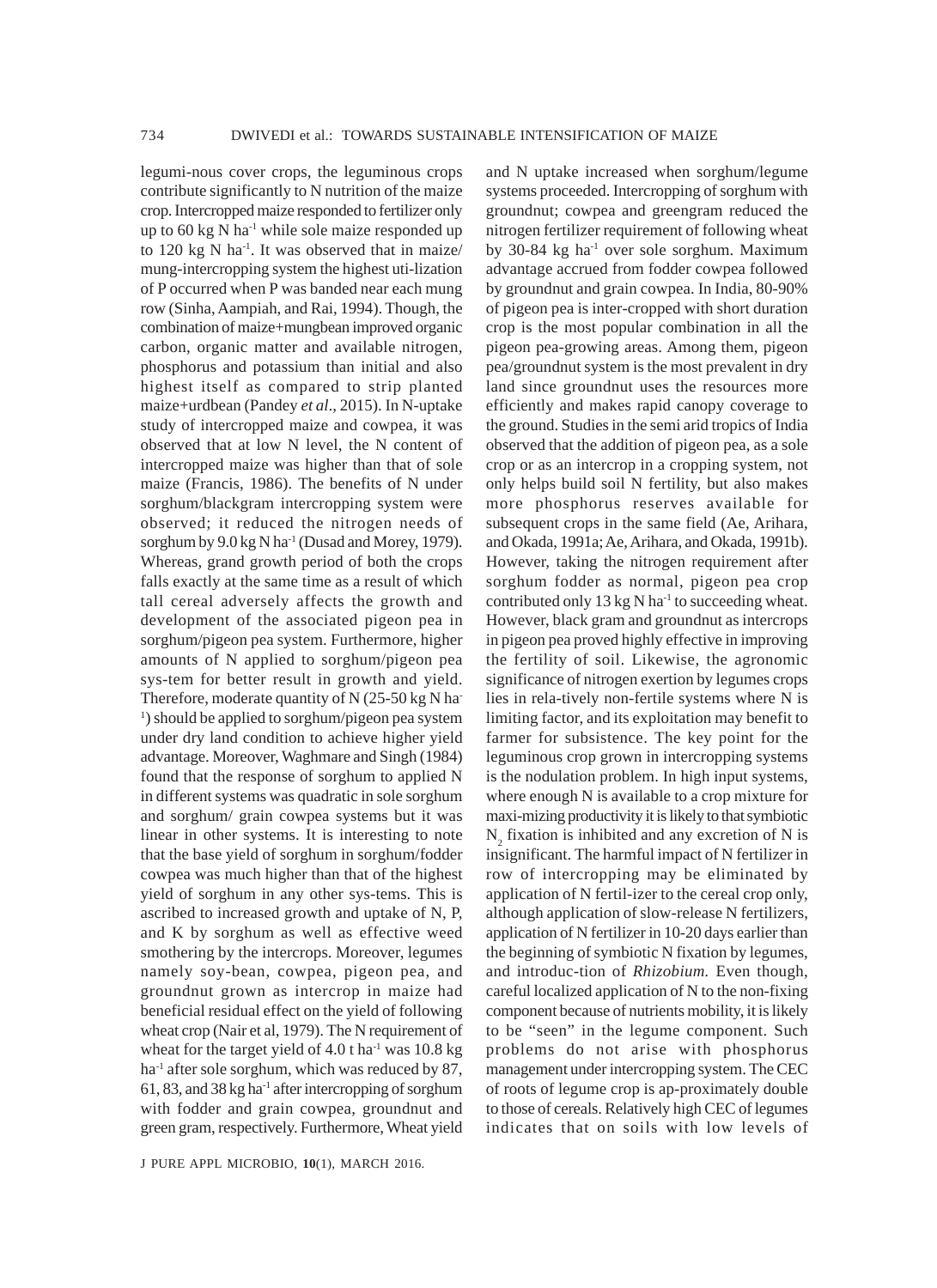exchangeable K, the legumes would be deficient in K because the roots would adsorb larger amount of divalent cations like K. Because of this, maize have to be more competitive for K than cowpea in intercropping system particularly when N was remain higher. Therefore, K fertilization, which is not a usual practice in intercropping system, required special attention. Moreover, the magnitude of crop-weed competition is generally dependent on component crops in intercropping. Venkateswarlu (1984b) observed reduction in nutrient drain by weeds in pigeon pea-based intercropping system. Cowpea with a good canopy cover was more efficient than sesame to control of weed. It was found that inclusion of green gram or cowpea as smother crops in sorghum/pigeon pea intercropping system suppressed the weed growth and proved as effective as compared to two hand weeding. Green gram was more efficient in initial stage, while cowpea was more efficient at later stages.

#### **Higher Moisture Condition**

In high productivity zones of Indo-Gangetic plain region of India, the rice-wheat cropping system is exhibited which decline factor produc-tivity, deterioration in soil health and low use-efficiency. All the *kharif* cereals *viz.,* rice, maize, pearl millet, and sorghum are heavy feeders of N, P and K. however, opinions about the carryover effect of fertilizers from maize to wheat, although are to be controversial. The carry over effects are small and in some cases, emerge under conditions where maize yields are sub-optimal (Bhardwaj, 1978). Yields of Wheat after sorghum were 27 % lower in comparison with those obtained after fellow condition (Srivastava et al., 1974). Recently, Ghosh et al. (2004a) and Ghosh et al. (2004b) also claimed that drastic reduction in growth and yield of wheat after sorghum. Thus, 25% of additional nitrogen is recommended for wheat grown after pearl millet or sorghum. In general, grain yield of succeeding crop increased markedly when legumes preceded them as compared to those cereals pre-ceded. Use of sorghum as the rainy season crop caused yield reduction in other crops also like pigeon pea (28% in intercropping and 4.6% in sequential cropping) and chickpea (36% for sequential crop-ping). Though, different legumes have the capacity to leave behind different amounts of N for use by the succeeding crop. Fodder legumes contribute

higher than grain legumes for use by the succeeding crop. The carryover of N for succeeding cereal may be 60 to 120 kg in berseem, 75 kg in Indian clover, 75 kg in cluster bean, 35 to 60 kg in fod-der cowpea, 68 kg in gram, 55 kg in black gram, 54 to 58 kg in groundnut, 50 to 51 kg in soybean, 50 kg in *Lathyrus,* and 36 to 42 kg in pigeon pea (Singh et al., 1988; Hegde and Dwivedi, 1993). Moreover, Yadav et al. (2003) noticed that yields of wheat following cowpea were significantly higher by 19- 20%, compared with those having in rice. Similarly, wheat yields following soybean were significantly greater by 25% over those following sorghum (Ghosh et al., 2004a).

## **Competition in intercropping systems Light**

The individual yields of forage legumes and companion crops are generally not to be more in intercropping experiments than in monocroping. The decrease in biomass production has been attributed to competition for light, nutrients and moisture. Several researchers (Willey, 1979; Reddy and Willey, 1979; Baker and Yusuf, 1976) considered light is the most important factor in competition, particularly when the crops are of different durations grown together. However, efficient use of light can also be attained by spatial arrangements of multi-storey cropping with short and tall crops carefully, provided the short crops are modified to low light intensities. Light also has an important effect on the some species for reproduction. Jones and McCown (1983) mentioned that Caribbean stylo *(Stylosanthes hamata* cv. Verano) produced small seeds in an intercrop with maize due to its failure to attained flower in the shade of a full maize canopy (50,000 plants/ha in 75 cm rows), whereas *Alysicarpus vaginalis* produced 2000-4000 seeds/m2 .

# **Soil Moisture and Nutrients**

Competition for water can be severe in the semi-arid areas is relatively dry years in the humid region. Although in a season when moisture was most limiting, yield of maize intercropped with alfalfa crop and lading clover was greatly reduced even with adequate N application (Kurtz et al., 1952). Growing crops with different rooting patterns, and which thus exploit different soil layers, would reduce competition for water and nutrients. Furthermore, According to Kurtz et al (1952), below-ground competition for moisture and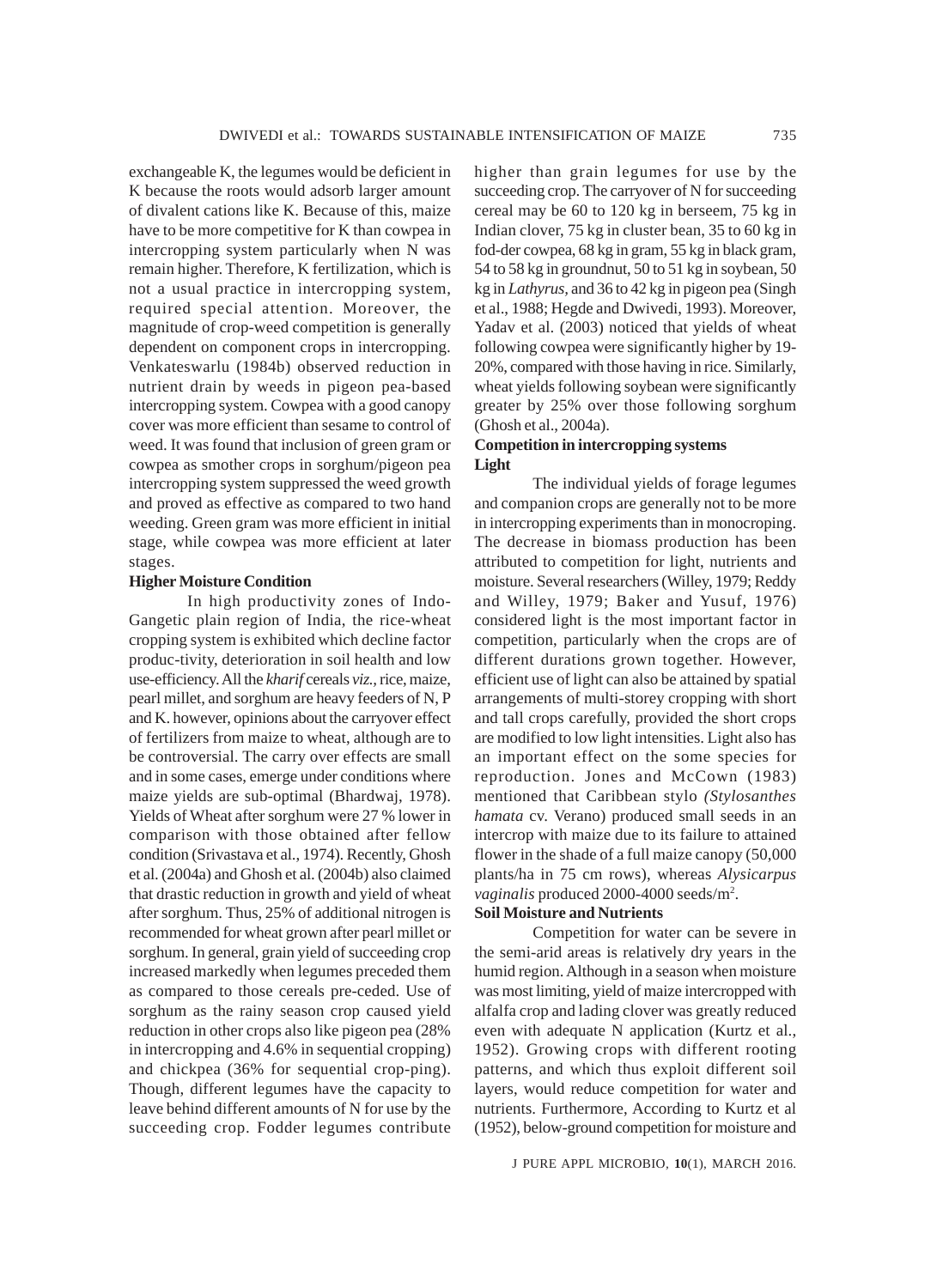mobile nutrients such as nitrate and competition for immobile nutrients, such as P, does not normally occur, except in some limited regions where the root systems of the intercrops are in actual contact is mostly limited to competition The use of a forage legume that can fix large amounts of N would reduce one of the major sources of competition. Different views have also been expressed contexting the relative significance of above and below-ground competition (Ready and Willey, 1979; Snaydon and Harris, 1979).

## **Minimizing Competition in Intercropping Systems**

A decrease of 10 to 15% relative to the cereal monocrop, although may be acceptable to the subsistence farmer. Some agronomic package practices that can help minimize competition and raise the productivity of intercrops. In India Farmers will bear only small reductions in the yield of cereal due to intercropping crops, since cereal grain is the most priority among the Indian farmer are discussed below.

#### **Time of sowing**

The time of sowing is critical for optimal for cereal-legume production. The best time depends on the cereal and the legume needs to be determined experimentally. Mohamed-Saleem (1984) found that planting *Stylosanthes guianensis cv.* Cook or *S. hamata* cv. Verano on the same day as an unimproved sorghum variety abridged grain yield by over 70 %, but the reduction was fewer if the cereal was sown 3 weeks before the legume. In another study, it was noted that an mediumduration sorghum cultivar, SK 5912, sown on the same day as *Centrosema pascuorum, Alysicarpus vaginalis* and *Macroptilium lathyroides* did not significantly suffer yield reductions. However, the indication from the few time-of-planting studies is that sowing a legume simultaneously with a fastgrowing cereal has no effect on cereal yield, but more work is required with different crop species for detailed study. Large-seeded legumes, such as lablab, which germinate comparatively fast, are likely to compete more with cereals if sown at similar time than small-seeded ones such as *Trifolium* and *Medicago* species.

**Planting density:** At high density (81 plants/m), stylo substantially reduced the grain yield of the rice intercrop (Shelton and Humphreys, 1975). Similar effect of high lupin rates on wheat yields

J PURE APPL MICROBIO*,* **10**(1), MARCH 2016.

have been observed by Gardner and Boundy (1983). In cereal legume intercrops it is important that the population of the cereal crop be as close as possible to its maximum monocrop population, and the density of the legume should not be so high as it decrease grain yield.

# **Planting pattern**

Approaches that appear promising involves leaving 2 cereal stands per hill at wide spacing (0.3 m) and planting the intercrop legume on alternate rows. Apart from the time of sowing, it is also being necessary to manipulate planting patterns in order to sustained cereal yields. This system allows the cereal to be maintained at or near the optimum monocrop population and, if necessary, a third intercrop to be planed between the sorghum hills. Using the above technique, Mohamed-Saleem (1984) found that inter-row sowing of *Stylosanthes guianensis* reduced grain yield by about 10% compared with pure sorghum plots.

Thomas and Bennett (1975) compared broadcasting forage seeds with drilling on ridges or in furrows. They reported that drilling a mixture of silverleaf desmodium and Rhodes grass on ridges or in furrows after the first weeding in maize produced yields of maize similar to those achieved when the same quantity of forage seeds was broadcasted, but it significantly gave higher legume dry weight. Drilling in the furrow has the advantageous that a hand-operated planter can be successfully used.

#### **CONCLUSION**

In India, intercropping of maize with legume systems clearly has greatest potential to increase the sustainability of food production under low inputs in many parts. Whereas, some of the mechanisms by which they deliver benefits are understood, in general farmers require technical support because the new generation of farmers may not hold the know-how to grow arable crops as intercrops, although there is considerable potential to improve intercropping to achieve either greater yield with the same inputs, or sustained yield with abridged inputs based on new knowledge from both agronomy and environment, and finally interface between disciplines. Moreover, there is also a need to determine the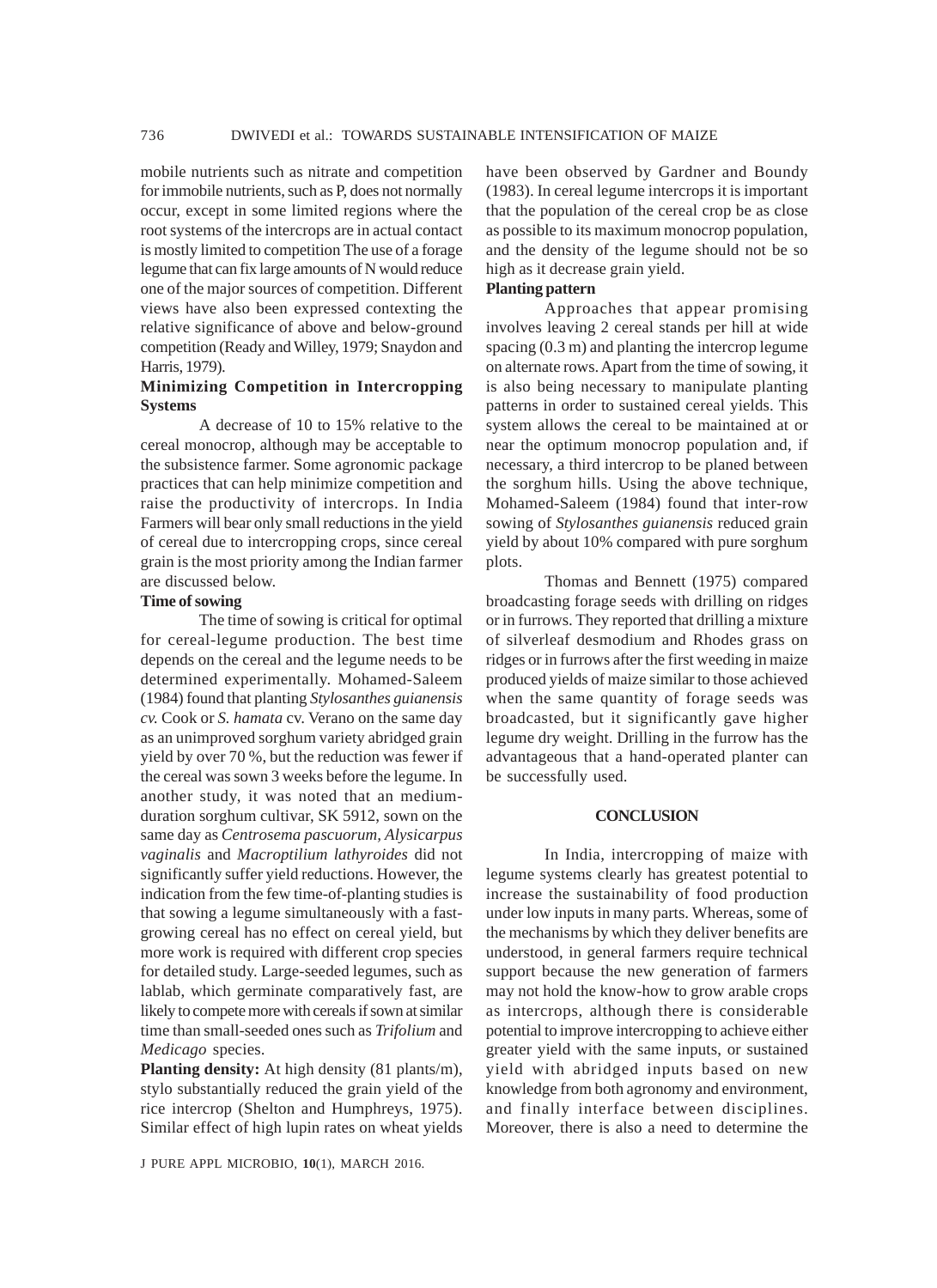optimum planting times and densities as well as the best planting patterns for major cereal - legume mixtures. The aim should be to maximize the yields of both intercrops. Fertilization schedules for promising cereal- legume combinations need to be determined. It is also important to emphasize the development of intercrops with maize cereal. Though, applying all of above approaches will need a better exchange of information among ecologists, soil scientist, environmental crop scientists, scientists, agronomists, microbiologist, and ultimately Extention workers for. Exploring attitudes to adopt, and developing wider cost/ benefit analyses, so that the full potential of intercropping as a sustainable intensification under different planting geometries in Western Uttar Pradesh can be realized.

#### **REFERENCES**

- 1. Dwivedi, A., Singh, A.,, Tomar, S. S., Kumar, S., Dev, I., Kishore R., Singh, P. and Kumar, V. Performance, Uptake and Use Efficiency of Nutrients in Maize (Zea mays L.) and Mashbean (Vigna mungo L.) alongwith Microbiological Properties under Intercropping System in Alluvial Soil of India J Pure Appl Microbio. 2015b **9**(2); 1050-1059.
- 2. Onwueme, I.C. and T.D. Sinha. *Field crop production in tropical Africa*. Wagenenigen, the Netherland 1991.
- 3. FAOSTAT. 2010. FAOSTAT htt p:// faostat.fao.org/default.aspx (4 December 2011).
- 4. Vandermeer J.. The ecology of agroecosystems. Sudbury, MA, USA: 2010; Bartlett and Jones.
- 5. Zhang F, Shen J, Zhang J, Zuo Y, Li L, Chen X. Rhizosphere processes and management for improving nutrient use efficiency and crop productivity: implications for China. Adv. Agron. 2010; **107**: 1–32.
- 6. Li L, Tilman D, Lambers H, Zhang F-S. Biodiversity and overyielding: insights from belowground facilitation of intercropping in agriculture. New Phyto. 2014; **203**: 63–69.
- 7. Vandermeer, J. *The ecology of intercropping.* New York: Cambridge University press 1989.
- 8. Lithourgidis AS, Dordas CA, Damalas CA, Vlachostergios DN. Annual intercrops: an alternative pathway for sustainable agriculture. Aus. J. Crop Sci. 2011; 5: 396–410.
- 9. Dwivedi, A., Singh, A., Kumar, V., Naresh, R.K., Tomar S.S. and Dev, I. Population studies, phenology and quality of mashbean and maize as influenced by planting geometry and nutrient management under intercropping system, Prog. Agric. 2015a; 15 (1): 95-98.
- 10. Ngwira AR, Aune JB, Mkwinda S. On-farm evaluation of yield and economic benefit of short

term maize legume intercropping systems under conservation agriculture in Malawi. *Field Crops Res*. 2012; 132: 149–157.

- 11. Rusinamhodzi, L., Corbeels, M., Justice, N., & Ken, E. G. Maize- Grain legume intercropping is an attractive option for ecological intensification that reduces climatic risk for smallholder farmers in central Mozambique. *Field Crop Res.* 2012; *136,* 12-22.
- 12. Anil L, Park J, Phipps RH, Miller FA Temperate intercropping of cereals for forage: a review of the potential for growth and utilization with particular reference to the UK. Grass Forage Sci 1998; 53:301–317.
- 13. Feike T, Doluschitz R, Chen Q, Graeff-H€onninger S, Claupein W. How to overcome the slow death of intercropping in the North China Plain. Sustainability 2012; 4: 2550–2565.
- 14. Ijoyah, M. O. Review of intercropping research on cereal- vegetable based cropping system, *Scientific J. crop Sci.* 2012; 1(3), 55-62.
- 15. Prasad, R. B., & Brooks, R. M. Effects of varying maize density on intercropped maize and soybeans in Nepal *Exp. Agric.* 2005; *41,* 365-382.
- 16. Fawusi, M. O. A., & Wanki, S. B. C. Plant density effects on growth, yield, leaf area index and light transmission on intercropped maize *(Zea mays* L.) and cowpea *(Vignaunguiculata* L. Walp). *Nig. J. Agric. Sci.* 1982; *99,* 19-23.
- 17. Adesoji, A. G., Abubakar, I. U., Tanimu, B., & Labe, D. A. Influence of Incorporated short duration legume fallow and nitrogen on maize *(Zea mays* L.) growth and development in northern guinea savannah of Nigeria American-Euroasian *J. Agric. Env. Sci.* 2013; *13(1), 58-67.*
- 18. Reddy, T. Y., & Reddi, G. H. S. Principles of Agronomy (pp. 468-489). Kalyan Publishers India 2007.
- 19. Maluleke, M. H., Bediako, A. A., & Ayisi, K. K. Influence of maize-lablab intercropping on Lepidopterous stem borer infestation in maize. *J. Entom.* 2005; *98,* 384-388.
- 20. Mangasini, A. K., Mwanahawa, L. M., Arbogast, G. M., & Neema, P. K. Agronomic factors limiting groundnut production: A case of smallholder farming in Taboraregion. *17th Annual Research Workshop* Dar es Salaam, Tanzania; March 28-29, 2012
- 21. Thayamini, H. S., & Brintha, I. Review on Maize based intercropping. *J. Agron* 2010; 9(3), 135- 145.
- 22. Chui, J. A. N., & Richard, S. Influence of spatial arrangement of maize on performance of an associated soybeans intercrop. *Field crop Res.* 1984; 8, 187-198.
- 23. Gangwar, K. S., & Sharma, S. K. Fodder legume intercropping in maize *(Zea mays)* and its effect on succeeding wheat *(Triticumaestivum). Ind. J. Agric Sci*. 1994; 64(1), 38-40
- 24. Kumar Arvind, Singh, S. N., & Gajendra, G. Influence of planting ratio and Fertilizer application on dry matter production LAI and nutrient content and uptake by maize and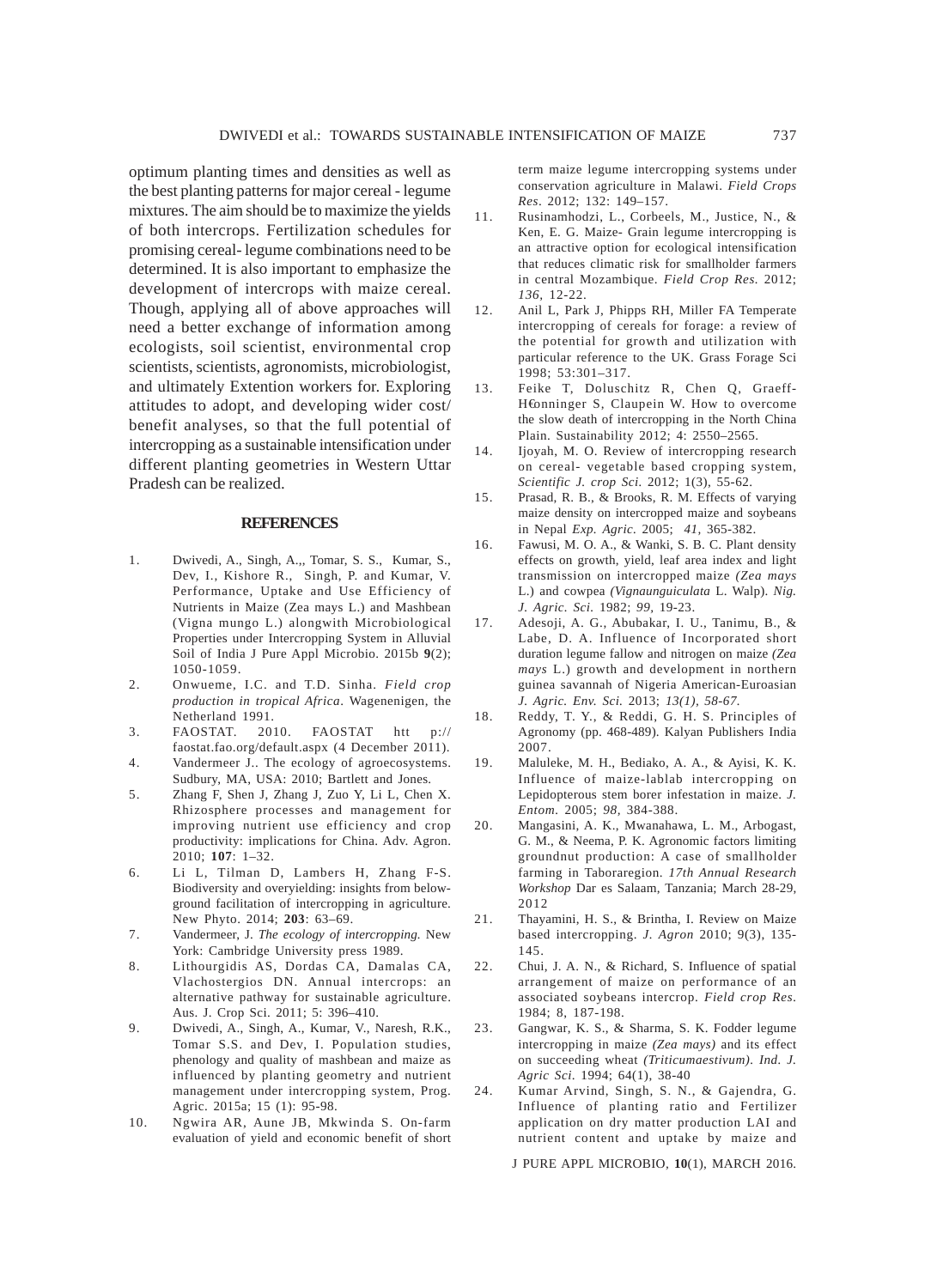groundnut in intercropping. *Ann. Agric. Res.* 2004  $25(2)$ , 283-288

- 25. Ali, S. and Mohammad, H. S. Forage yield and quality in intercropping of forage corn with different cultivars of berseem clover in different levels of nitrogen fertilizer. *J. Food, Agric. Environ.* 2012; 10(1), 602-604.
- 26. Egbe, O. M., Alibo, S. E., & Nwueze, I. Evaluation of some extra-early-and early- maturing cowpea varieties for intercropping with maize in southern guinea savanahof Nigeria. *Agri. Biol. J. Nor. Am.* 2010; 6(2), 12-19.
- 27. Flores-Sanchez, D., KleineKoerkamp-Rabelista, J., Navarro-Garza, H., Lantinga E. A., Rossing, W. A. H., & Kropff, M. J. Diagnosis of agroecological engineering of maize-based smallholder farming systems in Costa Chica, Guerrero state, Mexico. *Nut. Cyc. Agro- Ecosyt.* 2011; 8 (2) 215- 225.
- 28. Bhagad, S. B., Chavan, S. A., Zagade, M. V., & Dahiphale, A. V. Intercropping groundnut and sweet corn at different fertility levels and row proportions. *Ind. J. Crop Sci.* 2006; 1(1-2), 151- 153.
- 29. Hongchun, X., Shen, H., Zhang, L., Zhang, Y., Guo, X., Wang, P., Zuo, Y. Comparative proteomic analysis for assessment of the ecological significance of maize and peanut intercropping. *J. Prote.* 2013; *78,* 447-460.
- 30. Li, L., Sun, J., Zhang, F., Li, X., Yang, S., & Rengel, Z. Wheat/maize or wheat/soybean strip intercropping I yield advantage and interspecific interaction on nutrients*. Field Crop Res.* 2001; *71,* 123-137.
- 31. Askegaard, M., & Eriksen, J. Residual effect and leaching of N and K in cropping systems with clover and ryegrass catch crops on a coarse sand. *Agri., Ecosys. Environ.* 2008; 123(1-3), 99-108.
- 32. Fusuo, Z., & Li, L. Using competitive and facultative interaction in intercropping systems enhances crop productivity and nutrients use efficiency. *Pl. soil* 2003; *248,* 305-312.
- 33. Francis, C. A. Multiple cropping systems. Macmillan, New York. 1986.
- 34. Stern, W. R. Nitrogen fixation and transfer in intercrop systems. *Field Crops Res.* 1993; *34,* 335-356.
- 35. Geiler, K. E. *Nitrogen fixation in tropical cropping system* (2nd ed.). CABI publishing, Wallingford, UK 2001.
- 36. Fukai, S., & Trenbath, B. R. Processes determining intercrop productivity and yield of component crops. *Field crops Res.* 1993; *34,* 247 -271.
- 37. Rao, M. R., & Willey, R. W. Evaluation of yield stability in intercropping studies On sorghum/ pigeonpea. *Exp. Agri* 1980 *16,* 105-106.
- 38. Khan, Z., Saeed, A., Zada, K., & Ahmad, S. Biologic and intercrop studies on yield and nitrogen fixation of soybean and maize. *Sarhad J. Agri.* 1992; *8,* 613-622.
- *39. Adeleke, M. A., & Haruna, I. M.* Residual nitrogen contribution from grain legume to the growth and development of succeeding Maize crop. *Adv. Agric.*

J PURE APPL MICROBIO*,* **10**(1), MARCH 2016.

*Biotech* 2011; 2, 89-94.

- 40. Vesterager, J. M., Nielsen, N. E., and Hogh-Jensen, H. Effects of cropping history and phosphorus source on yield and nitrogen fixation in sole and intercropped cowpea- maize systems. *Nut Cyc Agrosyt.* 2008; *80,* 61-73.
- 41. Dahmardeh, M., Ghanbari, A., Syahsar, B. A., & Ramrodi, M. The role of intercropping maize *(Zea mays* L) and cowpea *(Vignaunguiculata* L) on yield and soil chemical properties. *Afr. J. Agric. Res.* 2010; *5,* 631-636.
- 42. Amos, R. N., Jens, B. A., and Symon, M. On farm evaluation of yield and economic benefits of short term maize legume intercropping systems under conservation Agriculture in Malawi. *Field crop res.* 2012; *132,* 149-157.
- 43. Flores-Sanchez, D., Pastor, A., Janssen, B. H., Lantinga, E. A., Rossing, W. A. H., & Kropff, M. J. Exploring Maize-Legume intercropping systems in South West MexicoAgroecology and Sustainable Food Systems 2013.
- 44. Undie, U. L., Uwah, D. F., & Attoe, E. E. Effect of intercropping and crop arrangement on yield and productivity of late season Maize/soybean mixtures in the humid environment of South Southern Nigeria. *J. Agri Sci.* 2012; 4(4), 37-50.
- 45. Anders, M. M., Potdar, M. V., and Francis, C. A. The significance of Intercropping in cropping systems. In O. Ito, C. Johansen, J. J. Adu-Gyamfi, K. Katayama, J. V. D. Kumar, K. Rao, & T. J. Rego (Eds.), Dynamics of roots and nitrogen in cropping systems of the semi-arid tropics*. Japan International Research Center for Agricultural Sciences.* International Agricultural Series No. 3 Ohwashi, Tsukuba, Ibavaki 1996; 305, Japan.
- 46. Matusso, J. M. M., Mugwe, J. N., & Mucheru-Muna, M. Potential role of cereal-legume intercropping systems in integrated soil fertility management in smallholder farming systems of sub-Saharan Africa Research Application Summary. *Third RUFORUM Biennial Meeting 24-28 September 2012, Entebbe, Uganda*
- 47. Hamidou, F., Halilou, O., & Vadez, V. Assessment of Groundnut under combined heat and Drought stress. *J. Agronomy and Crop science,* 2013; *199,* 1-11.
- 48. Trenbath, B. R. Resource use by intercrops. In C. A. Francis (Ed.), *Multiple cropping systems* 1986; (pp. 57-86). New York: Macmillan publishing co.
- 49. Keating, B. A., & Carberry, P. S. Resource capture and use in intercropping: solar radiation. *Field Crop Res.* 1993; *34,* 273-301
- 50. Jiao, N. Y., Zhao, C., Ning, T. Y., Hou, L. T., Fu, G. Z., Li, Z. J., & Chen, M. C. Effect of maize peanut intercropping on economic yield and light response of photosynthesis. *Chinese J. Applied Ecol.* 2008; *19,* 981- 985
- 51. Waddington, S. R., & Edward, A. F. Research methods for cereal- legume intercropping. *Proceedings of the Workshop on research Methods for cereals /legumes intercropping in Eastern and Southern Africa* (pp. 69-69). 1989; Jan. 23-27, Malawi.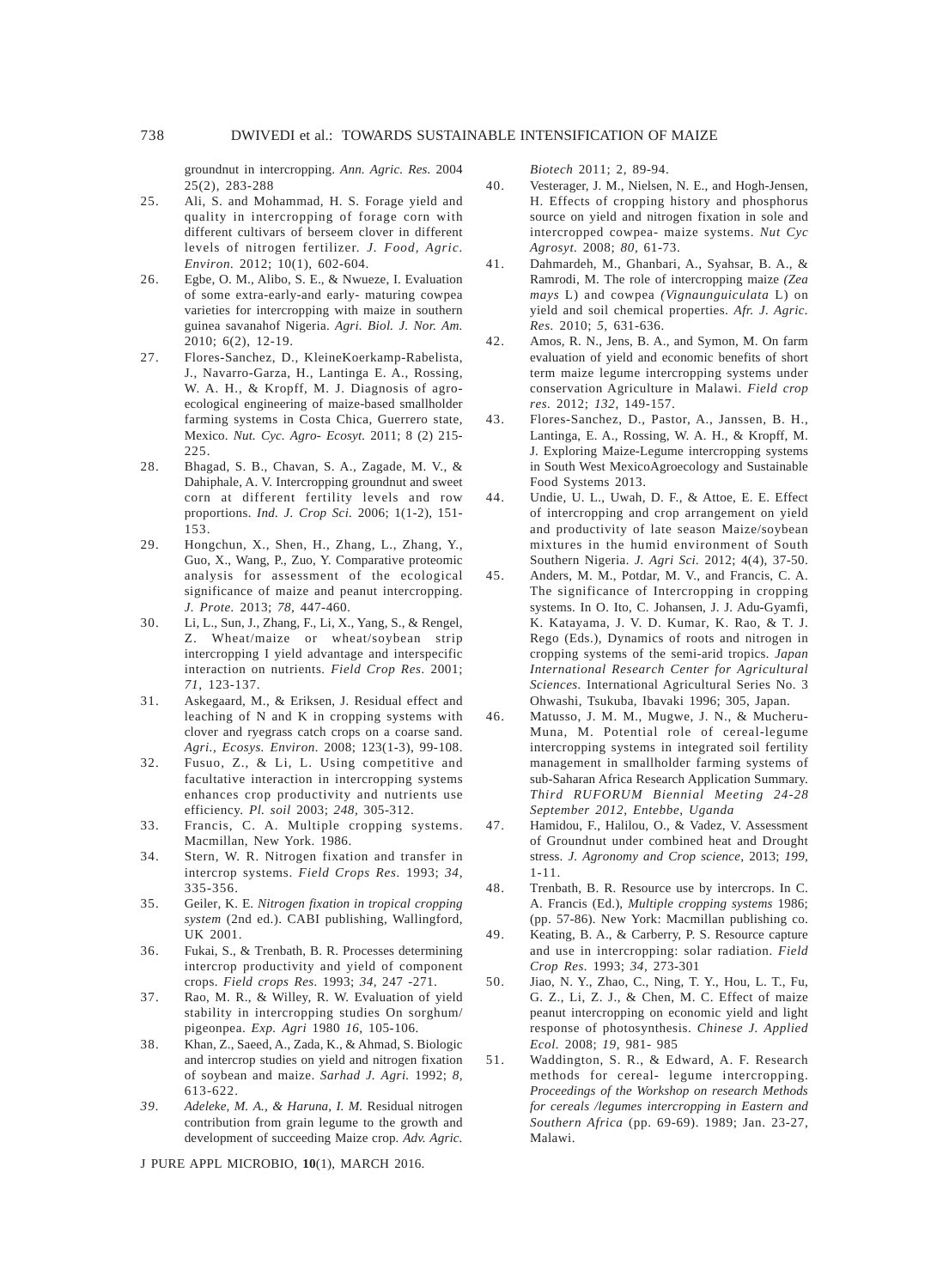- 52. Morris, R. A., and Garrity, D. P. Resource capture and utilization in intercropping: water. *Field Crop Res.* 1993; *34,* 303-317.
- 53. Mucheru-Muna, M., Pypers, P., Mugendi, D., Kungu J., Mugwe, J., Merckx, R., & Vanlauwe, B. Staggered maize-legume intercrop arrangement robustly increases crop yields and economic returns in the highlands of Central Kenya. *Field Crops Res,* 2010; *1,132*-139.
- 54. Chalka, M. K. and Nepalia, V. Nutrient uptake appraisal of maize intercropped with legumes and associated weeds under the influence of weed control. *Ind. J. Agric. Res.* 2006; *40,* 86-91.
- 55. Sanginga, N. and Woomer, P. L. Integrated soil fertility management in Africa: Principles, Practices and Development Process. (Eds.). *Tropical Soil Biology and Fertility.* 2009; Institute of the International Centre for Tropical Agriculture. Nairobi.
- 56. Jeyakumaran, J., & Seran, T. H. Studies on intercropping capsicum *(Capsicum annum* L.) withBushitao (Vigna unguiculata L.) *Proceedings of the 6th Annual Research Session* (pp. 431- 440), Oct. 18-19, 2007; Trinconalee campus, EUSL.
- 57. Oyewole, C. I. Maize *(Zea mays* L.)-Okra (Abelmoschus esculentus(L) Moench) intercropping as affected by cropping pattern in kogi state, Nigeria. *Continental J. Agronomy,* 2010; *4,* 1-9.
- 58. Metwally, A. E. A., Shafik, M. M., & Tamer, A. W. Effect of intercropping corn on Egyptian cotton characters. *The J. cotton Sci.,* 2012; *16,* 210-219.
- 59. Dimitrios, B., Panyiota, P., Aristidis, K., & Aspasia, E. Weed suppression effects of maize- vegetable in organic farming. *Int. J. Pest Mang,* 2010; *56,* 173-181.
- 60. Beets, W. C. Raising and sustaining productivity of small holder systems in the tropics: *A handbook of sustainable Agricultural development.* Alkamaar, Netherlands: 1990; Agbe Publishing.
- 61. Singh, N. B., Singh, P. P. and Nair, K. P. P. Effect of legume intercropping on Enrichment of soil nitrogen, bacterial activity and productivity of associated maize crops. *Exp. Agric.,* 1986; *22,* 339-344.
- 62. Putnam, D. H., Herbert, S. J. and Vargas, A. Intercropped corn-soybean density studies, II.Yield composition and protein. *Exp. Agric.,* 1986; *22,* 373-381.
- 63. Ofori, F. and Stern, W. R. Cereal-legume intercropping systems. *Adv. Agron.* 1987; *41,* 41- 90.
- 64. Portes, T. D. A. Profile of light interception and yields of six bean (*Phaseolus vulgaris* L.) cultivars of different growth habits intercropped with maize (Zea *mays* L.), *Field Crop Abst.* 1984; 37(6), 491-499.
- 65. Innis, W. H. *Intercropping and the scientific basis of traditional Agriculture* (1st ed.). London: 1997; Intermediate Technology Publications Ltd.
- 66. Dahmardeh, M. Intercropping two varieties of

Maize *(Zea mays* L) and Peanut *(Arachishypogaea* L): Biomass yield and intercropping advantage. *Int. J. Agric. Forestry,* 2013; 3(1), 7-11.

- 67. Nweke, I. A., and Emeh, H. O. The response of Bambara ground nut *(Vigna subterranean* (L) verdc) to phosphate fertilizers levels in Igbarian South East Nigeria. *IOSR J. of Agric & Vet. Sci.,* 2013; 2(1), 28-34.
- 68. Meelu, O. P. and Rekhi, R. S. Fertilizer use in rice based cropping systems in northern India. **Fert. News,** 1981; 26(9): 16-22.
- 69. Tiwari, R. C., Sharma, P.K., and Khandelwal, S.KEffect of green manuring through **Sesbania cannabina** and **Sesnania rostrata** and nitrogen application through urea to maize **(Zea mays)** in maize-wheat **(Triticum aestivum)** cropping system. **In-d. J. Agron**. 2004; 49(1): 15-17
- 70. Tandon, H. S. L. Fertilizers, Organic Manures, Recyclable Wastes and Biofertilizers. FDCO, 1992; New Delhi.
- 71. Sharma, A. R. and Mittra, B. N. Effect of green manuring and mineral fertilizer on growth and yield of crops in rice-based cropping on acid lateritic soil. **J. Agric. Sci. (Camb.),** 1988; 110: 605-608.
- 72. Mohanty, S. K., Panda, M. M., Mosier, A. R., Mahapatra, P. K., and Reddy, M. D. <sup>15</sup>N balance studies in a rice-green gram cropping system. **J. Ind. Soc. Soil Sci**, 1998; 46: 232-238.
- 73. Giri, G. and De, R. Effect of preceding grain legumes on the nitrogen uptake and growth of dry land per millet. **Pl. Soil**, 1980; 56(3): 458-465.
- 74. Saraf, C. S., Shinde, V. S., and Hegde, R., Agronomic Research Towards Sus-tainable Agriculture. Indian Society of Agronomy, New Delhi, 1990; 153-162.
- 75. Sinha, M. N., Aampiah, R., and Rai, R. K. Effect of phosphorus on grain and green fodder of kharif legume using 32P as tracer. **J. Nuc, Agric. Bio.** 1994; 23: 102-106.
- 76. Pandey, V., Singh, A., Dwivedi, A., Tomar, S. S., Rolaniya L.K., Verma J. K Evaluation of performance, system productivity, profitability's and available soil nutrient dynamics of hybrid maize (*Zea mays* l.) with urdbean and mungbean under different row ratio. Trends Biosci. 2015; 8 (8) 1986-1991.
- 77. Dusad, L. R. Morey, D. K. Effect of intercropping sorghum with legumes on the yields, economics and nitrogen economy. **J. Mah, Agric. Uni.** 1979; 4(3): 314-317.
- 78. Waghmare, A. B. and Singh, S. P. Sorghum-legume intercropping and effect of nitrogen fertilization. I. Yield and N uptake by crops. **Exp. Agri.** 1984; **20**: 25-259.
- *79. Nair, K. P. P., Patel, U. K., Singh, R. P., and Kaushik, M. K. Evaluation of le-gume intercropping in conservation of fertilizer nitrogen in maize culture*. *J. Agric. Sci. (Camb.) 1979; 93(1): 189-194.*
- 80. Ae, N., Arihara, J., and Okada, K. Phosphorus response of chickpea and evaluation of phosphorus availability in Indian Alfisols and Vertisols. **In**